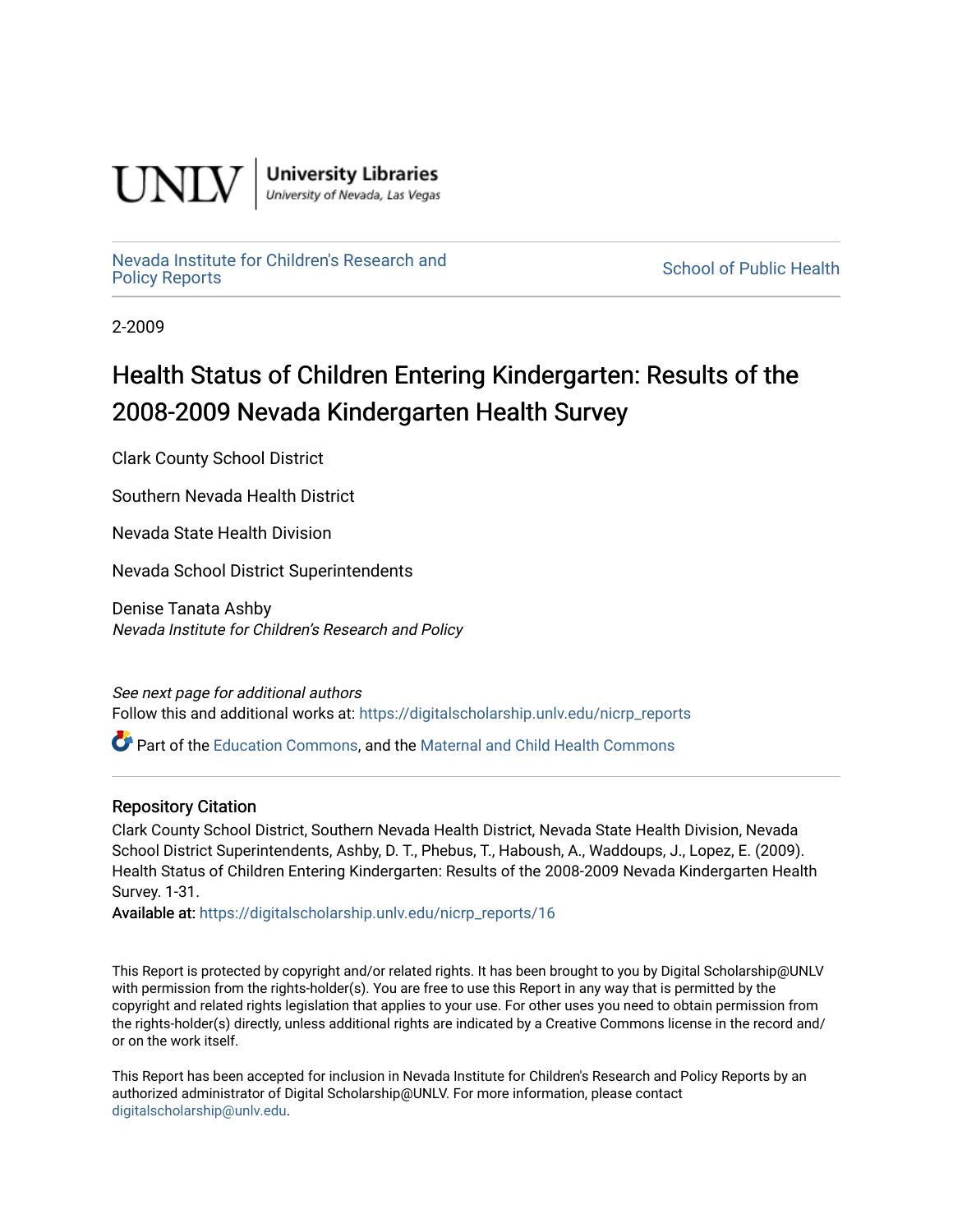#### Authors

Clark County School District, Southern Nevada Health District, Nevada State Health Division, Nevada School District Superintendents, Denise Tanata Ashby, Tara Phebus, Amanda Haboush, Jennifer Waddoups, and Enrique Lopez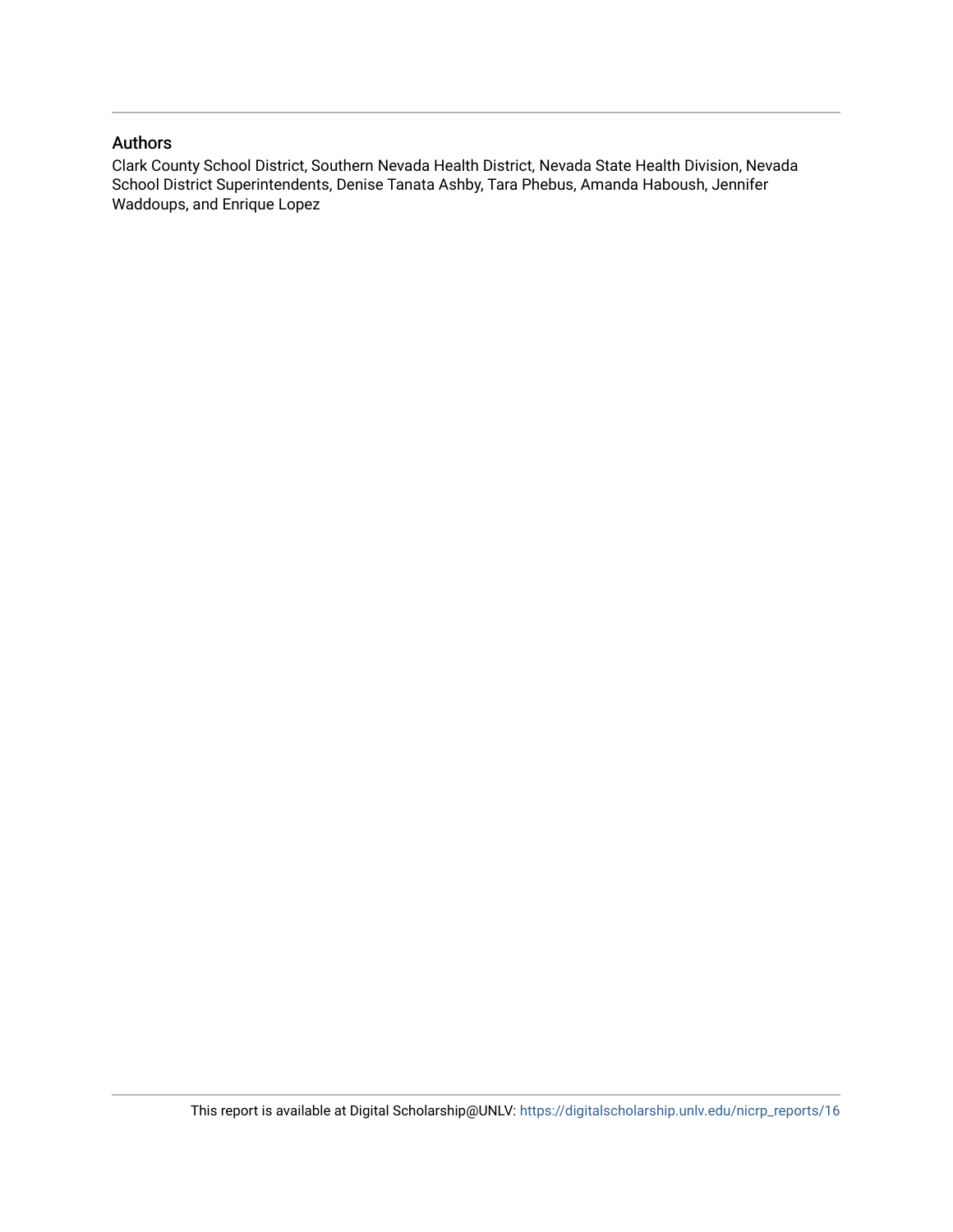

# **Health Status of Children Entering Kindergarten: Results of the 2008-2009 Nevada Kindergarten Health Survey**

**February 2009** 

**This project was completed in collaboration with the following: Clark County School District Southern Nevada Health District Nevada State Health Division and Nevada School District Superintendents** 

Nevada Institute For Children's Research & Policy

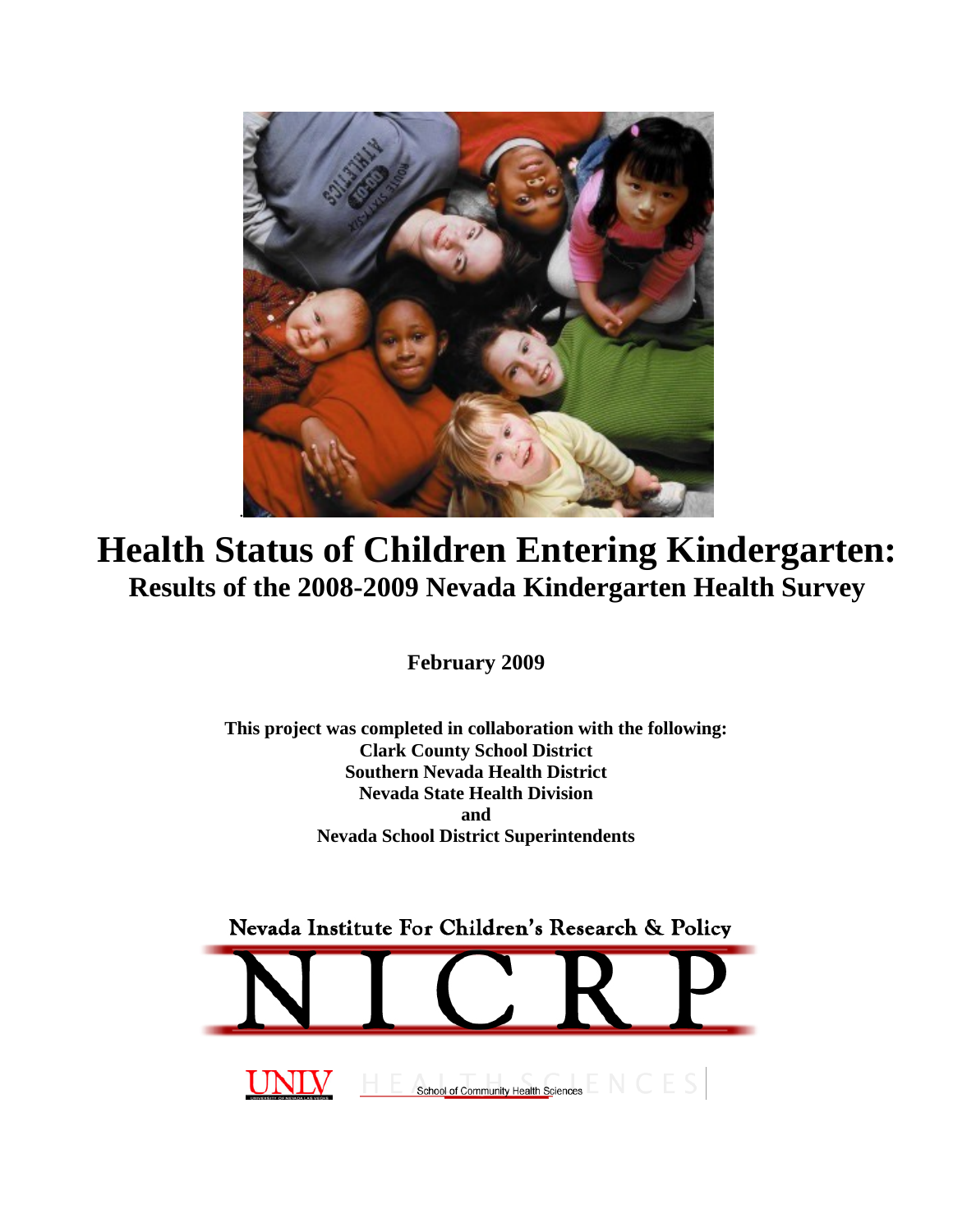### **The Nevada Institute for Children's Research and Policy (NICRP) is a not-for-profit, non-partisan organization dedicated to advancing children's issues in Nevada.**

As a research center within the UNLV School of Public Health, NICRP is dedicated to improving the lives of children through research, advocacy and other specialized services.

**NICRP's History:** NICRP started in 1998 based on a vision of First Lady Sandy Miller. She wanted an organization that could bring credible research and rigorous policy analysis to problems that confront Nevada's children. But she didn't want to stop there. She wanted to transform that research into meaningful legislation that would make a real difference in the lives of our children.

**NICRP's Mission:** The Nevada Institute for Children's Research and Policy (NICRP) looks out for Nevada's children. Our mission is to conduct community based research that will guide the development of programs and services for Nevada's children. For more information regarding NIDRP research and services, please visit our website at: http://www.nic.unlv.edu

## **NICRP Staff Contributors:**

Denise Tanata Ashby, J.D. Executive Director

> Tara Phebus, M.A. Research Analyst

Amanda Haboush, M.A. Research Analyst

Jennifer Waddoups, B.A. Graduate Assistant

> Enrique Lopez Research Assistant

**Nevada Institute for Children's Research and Policy School of Community Health Sciences University of Nevada, Las Vegas 4505 S. Maryland Parkway, 453030 Las Vegas, NV 89154-3030 (702) 895-1040 http://nic.unlv.edu**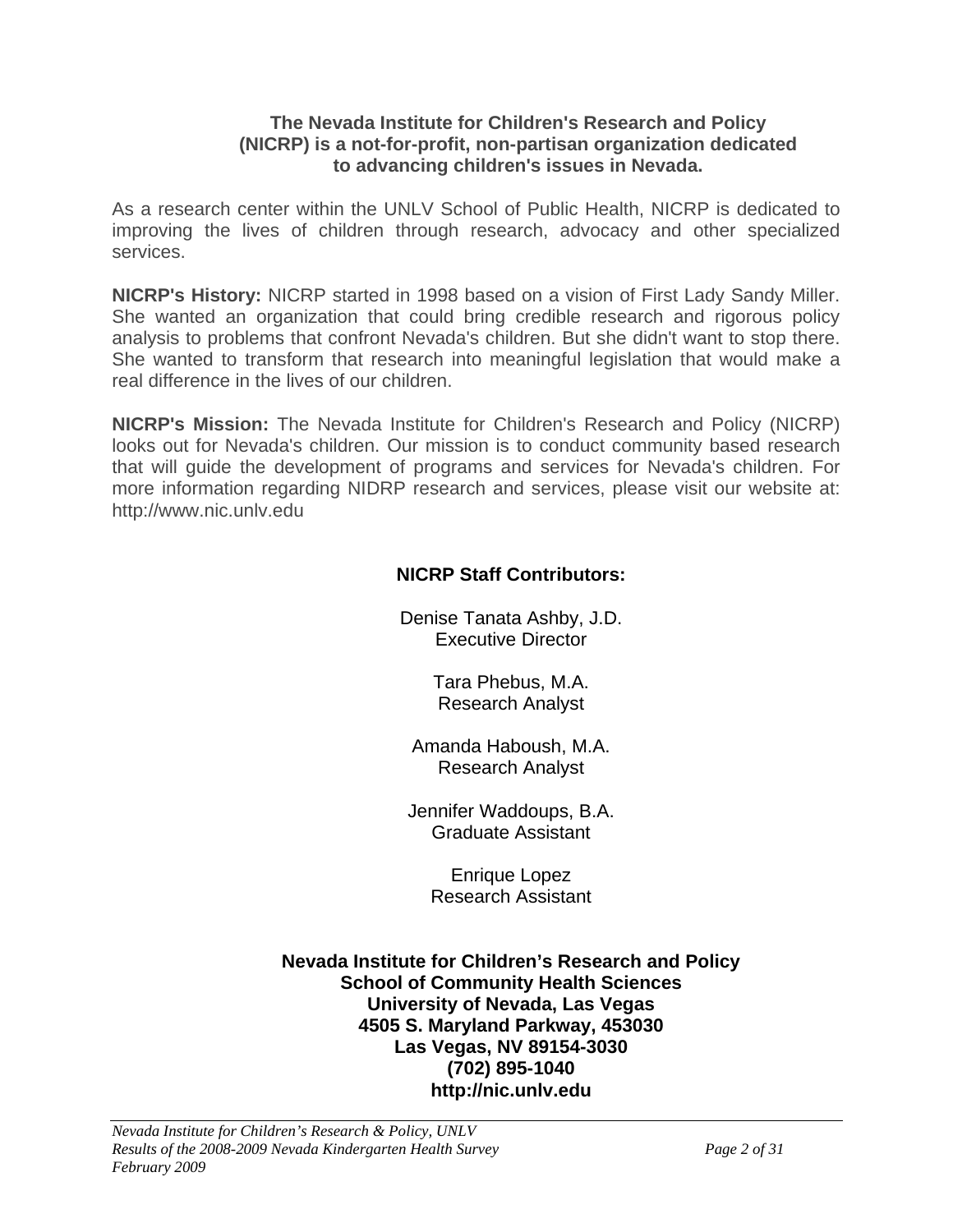## **TABLE OF CONTENTS**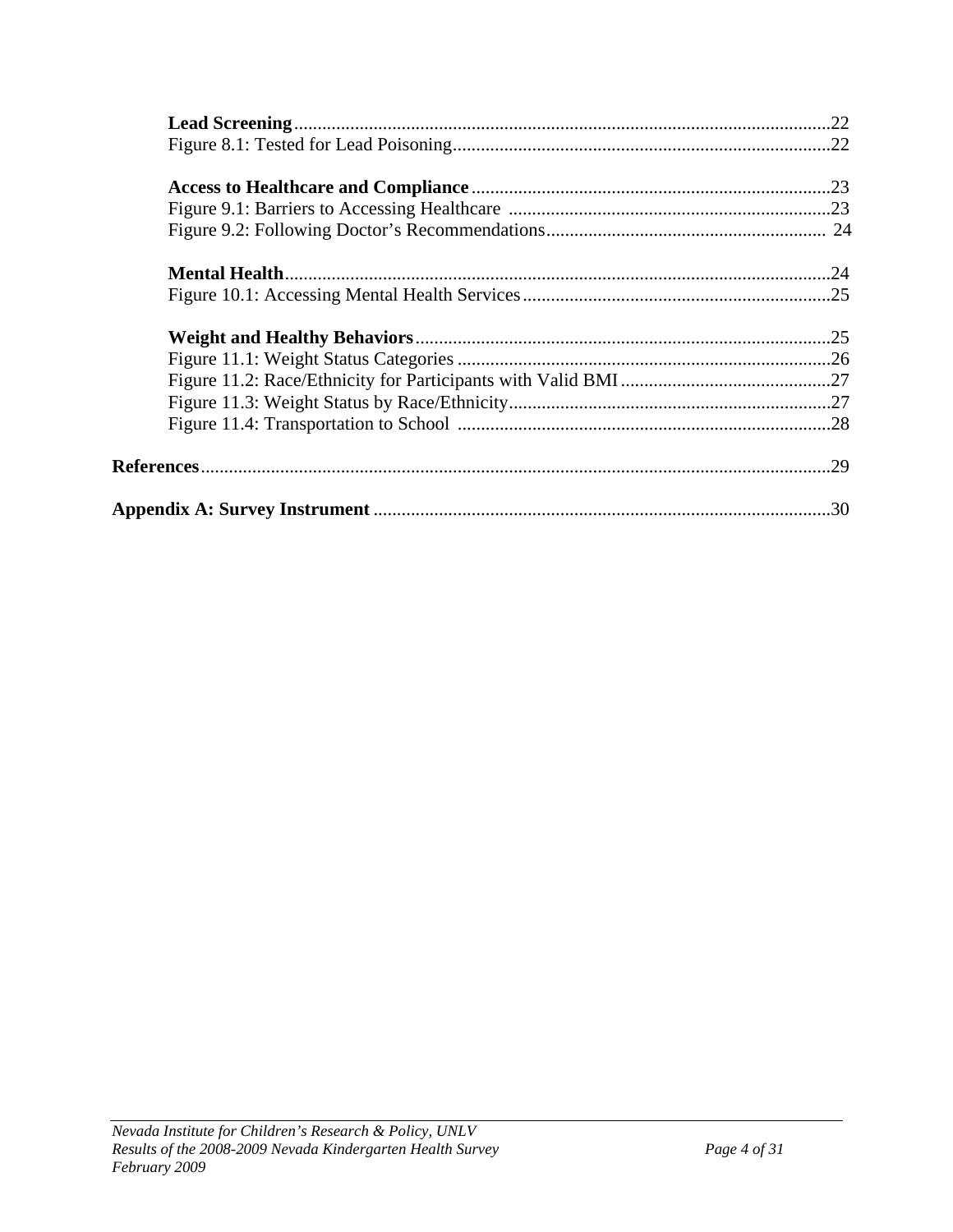## **INTRODUCTION**

Academic achievement for children is vital to their success in life. Those that do well in school have greater opportunities for post secondary education, and later have better prospects for employment. One of the major factors that can affect a child's academic achievement is his or her health status. Academic outcomes and health conditions are consistently linked in the literature (Taras & Potts-Datema, 2005). Children with poor health status and especially those with common chronic health conditions have increased numbers of school absences, and more academic deficiencies (Taras & Potts-Datema, 2005). Children who miss more than ten days per semester have difficulty staying on grade level, and absenteeism due to chronic illness relates to even lower school achievement than the general high absence population (Klerman, 1988). Therefore to increase the likelihood for academic success in children we need address their health concerns. For this reason preventative care is crucial to a child's ability to succeed in school.

According To the most recent KIDS COUNT data from the Annie E Casey Foundation, 11% of Nevada's teens are high school dropouts, compared to 7% nationally. The national dropout prevention center lists poor attendance and low achievement as two of the significant risk factors for school dropout (Hammond et.al., 2007). Additionally studies examining school drop out indicate that early intervention is necessary to prevent students from dropping out of school. Middle and high school students that drop out likely stopped being engaged in school much earlier in their academic career. Therefore, early prevention and intervention is crucial to improving graduation rates. Ensuring that children have their basic needs met, including receiving adequate health care, can directly impact a child's academic achievement as well as increase their likelihood for high school graduation.

To gain baseline information on the health status of children entering the school system and better track student health status, the Nevada Institute for Children's Research and Policy (NICRP), in partnership with the state's 17 school districts, the Southern Nevada Health District (SNHD), and the Nevada State Health Division, conducted a health survey examining the health status as well health insurance status of Nevada's children entering kindergarten. This study was conducted with the goal of quantifying the health status of children as they enter school to be able to identify specific areas for improvement to eventually increase academic success among Nevada's students.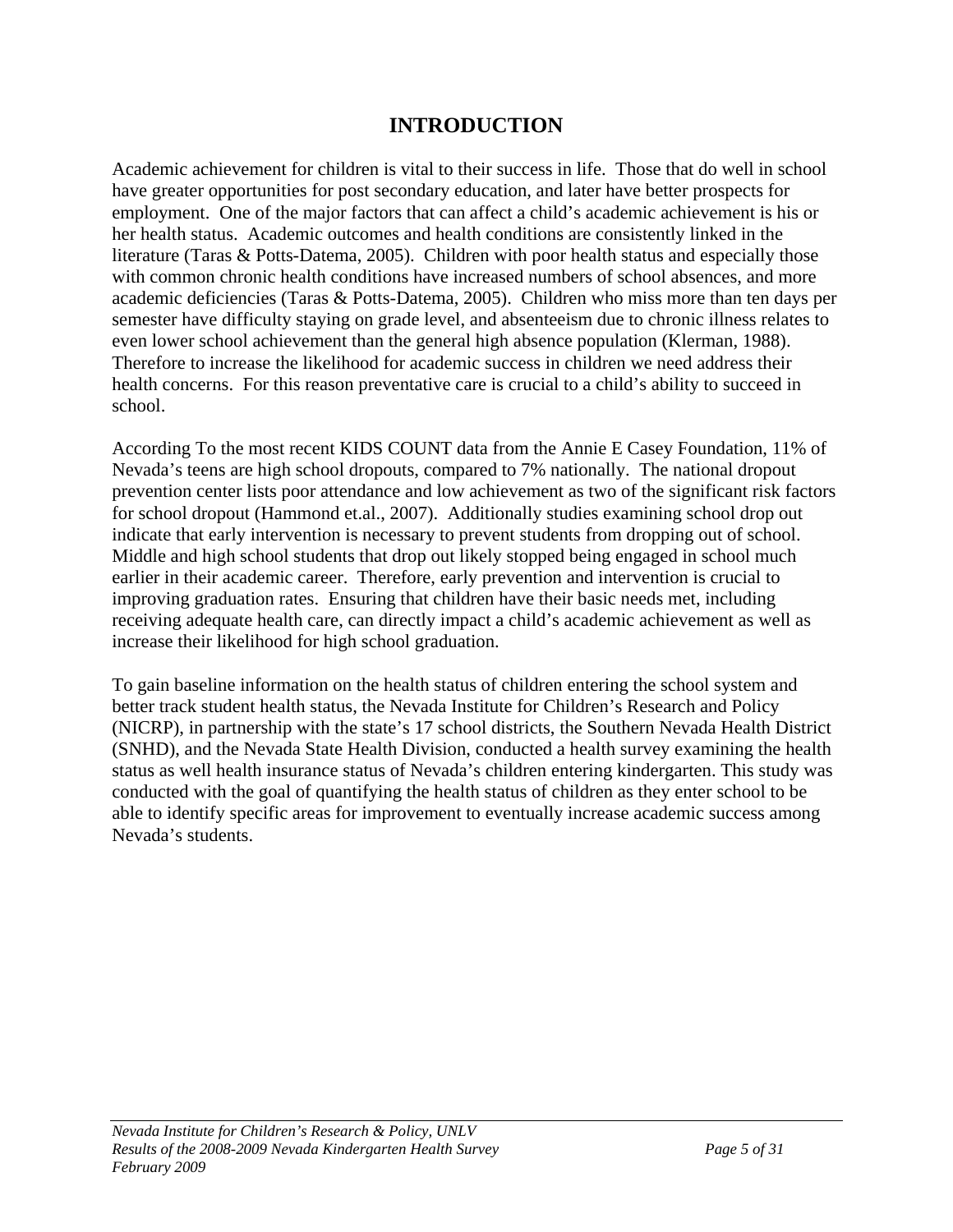## **METHODOLOGY**

In the fall of 2008, NICRP partnered with the Clark County School District (CCSD) and the SNHD to create a health survey designed for parents of children entering kindergarten. The survey was intended to provide a general understanding of the overall health status of children when they enter school. The short questionnaire was developed in both English and Spanish and contained 22 questions. During the development of the project, the Nevada State Health Division presented the opportunity to participate in the survey to officials in the other school districts in Nevada. The superintendents of all 17 school districts in the state agreed to participate in the study. Questionnaires were distributed to kindergarten teachers in all public elementary schools in the state. Teachers then distributed the surveys to parents during the first part of the school year. Parents who chose to participate then turned the survey into either the school office or their child's teacher. The surveys were then returned to NICRP via mail. In Clark County, teachers sent the surveys to the CCSD Office of Research via school mail where NICRP staff picked them up. Each survey was then assigned a unique ID number by NICRP staff so that each survey could be tracked. All information was entered into the statistical analysis software SPSS 15.0. The surveys completed in Spanish were entered into the English database by a bilingual staff member at NICRP. No identifying information was included on any of the surveys.

Each school district provided the total number of kindergarten students enrolling that fall. For the entire state it was estimated that there were 30,744 kindergarteners enrolled in the fall of 2008. At the end of the data collection period 11,073 surveys were received and entered resulting in a 36% response rate for the state. Response rates were also calculated for each of the school districts individually. These ranged from 0% in Lyon and Lander to 100% participation in Eureka. In Clark County the response rate was 37.4%, in Washoe County 22.7% and the total response rate for all other counties was 43.9%. Washoe County may have had a lower response rate because of a delay in getting the surveys distributed to parents in that district.

### **LIMITATIONS TO THE STUDY**

As in all research studies there are limitations to the data collected. First, all information contained in this report was self-report data from parents. This information relies on the memory and honesty of the participants in the survey. Additionally, several of the questions were left blank on the surveys received. NICRP kept all surveys in the database for analysis, but it is important to note when reading percentages presented in tables that not all respondents answered all questions. Some tables may have a total of 11,073 (all participants responded to the question) while others may have a lesser number of total cases because several people left the question blank. In the graphs presented in this report all percentages are calculated based on the total number of people answering the question – not the total number of people who completed a survey.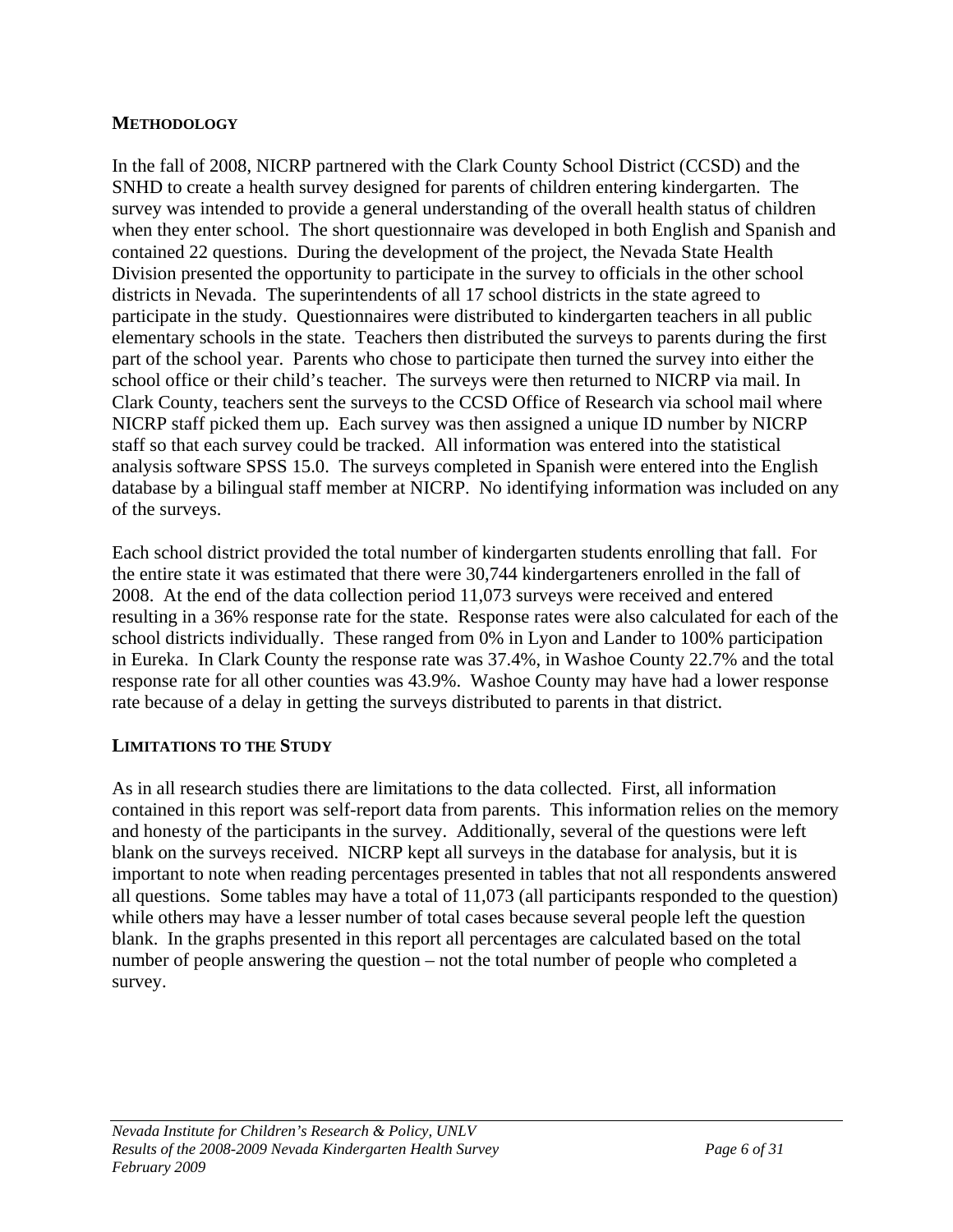## **RESULTS**

Presented in the tables below are the basic frequencies (counts and percentages) for all questions asked in the survey. This information provides excellent baseline health data for school aged children in Nevada. In addition, cross tabulations were calculated for selected variables to provide additional information on specific topics. A chi square statistic was also calculated to test for the statistical significance of the differences provided in the cross tabulation tables. Percentage calculations as well as statistical significance are presented with the appropriate graphs.

## **DEMOGRAPHICS**

The surveys were created to be one page in length so that one side was written in English and the other side in Spanish. Of the 11,073 completed surveys, the majority of parents (79.54%) completed the survey in English while 20.46% completed it in Spanish.

Figures 1.1 and 1.2 illustrate parent participation by school district. The first pie chart illustrates the divisions between Washoe, Clark and all other counties. Because Clark County is the largest school district the state, it was expected that Clark County parents comprise the vast majority of the respondents for this survey. Figure 1.2 illustrates the county specific participation for all rural counties, which represent 12.4% (n=1,368) of the total sample.



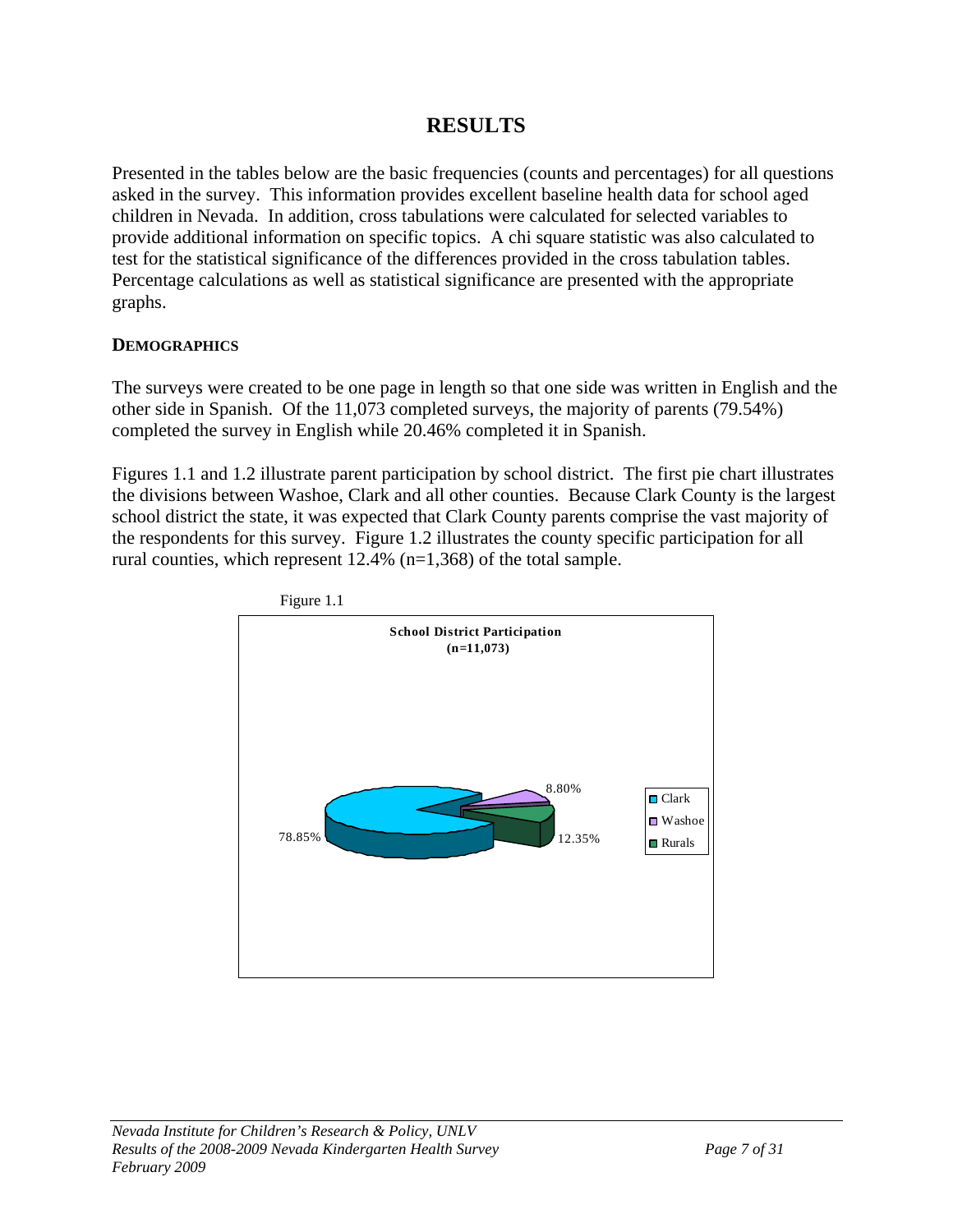

Additionally, information on the gender of the kindergarten student was recorded. The distribution was almost exactly split with 50.22% male and 49.78% female. These percentages represent only the 8,526 participants that answered this question (2,547 respondents (23%) left this question blank).

Parents were also asked to respond to questions regarding their annual household income, the child's race/ethnicity, and the child's insurance status and type of insurance, if applicable. Below the title of each of the figures is the total 'n' or number of people that answered that question on the survey. All percentages are taken out of the total number of people that answered the question, not the total number of people who returned a survey. Figures 1.3 through 1.5 represent the demographic data.

Figure 1.3 illustrates the income distribution among parents participating in the survey. According the US Census Bureau, the average median household income from 2004 to 2006 in Nevada was \$50,819.00. The median represents the middle number in a distribution, and is the best measure of central tendency to reduce the impact of outliers (those with very high or very low incomes) in the distribution. The sample of participating parents has a similar distribution as illustrated in the figure below. 50.8% of all participants reported income below \$45,000, while 49.2% reported incomes at \$45,000 or higher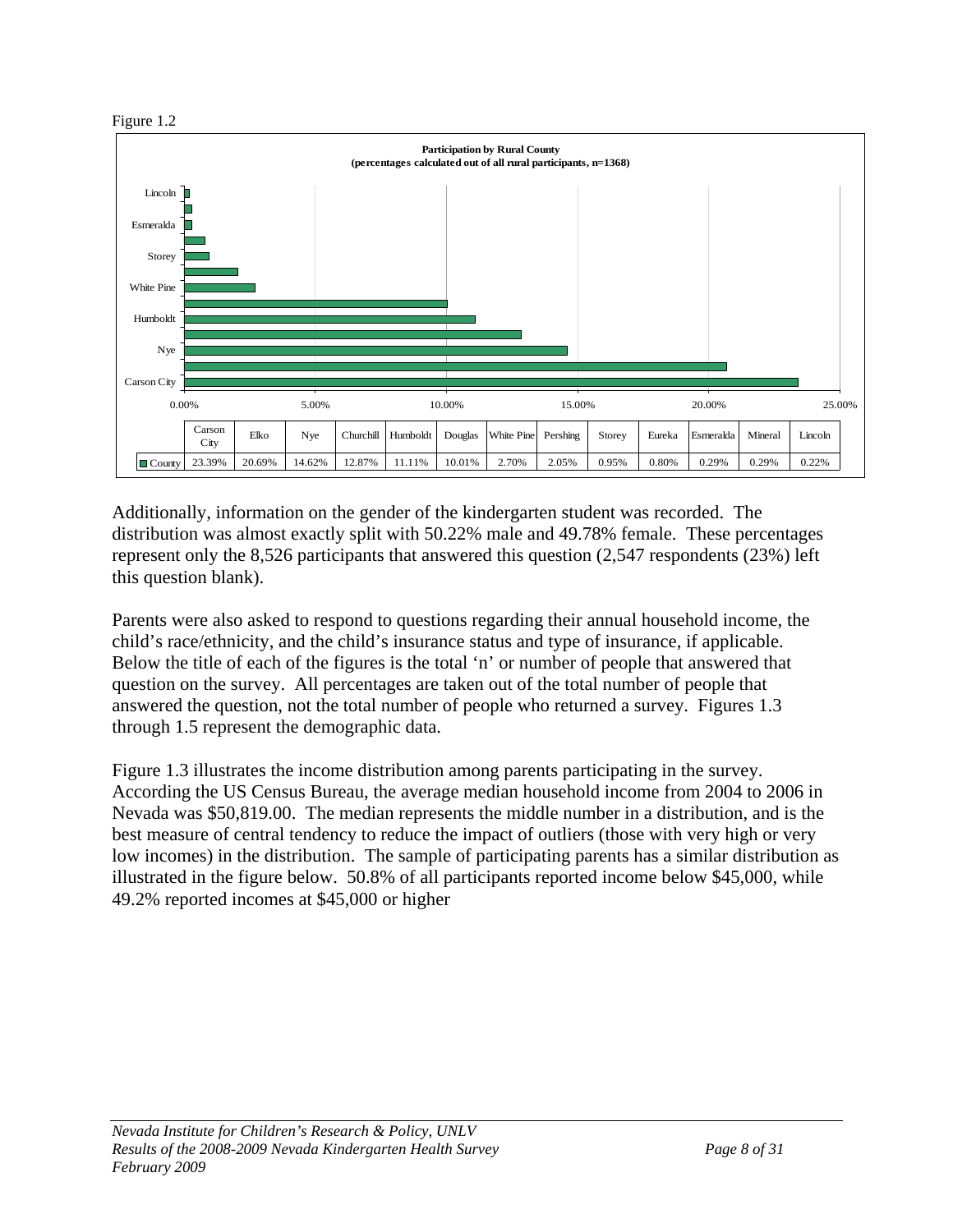



The sample for this survey is representative of the state of Nevada in terms of race and ethnicity for most categories. Figure 1.4 displays the race/ethnicity of the respondents to this survey compared to the race/ethnicity of the state of Nevada according 2007 estimates from the US Census.



Figure 1.4

*\*NA/AN = Native American/Alaska Native* 

*\*\*Nevada state data from http://quickfacts.census.gov*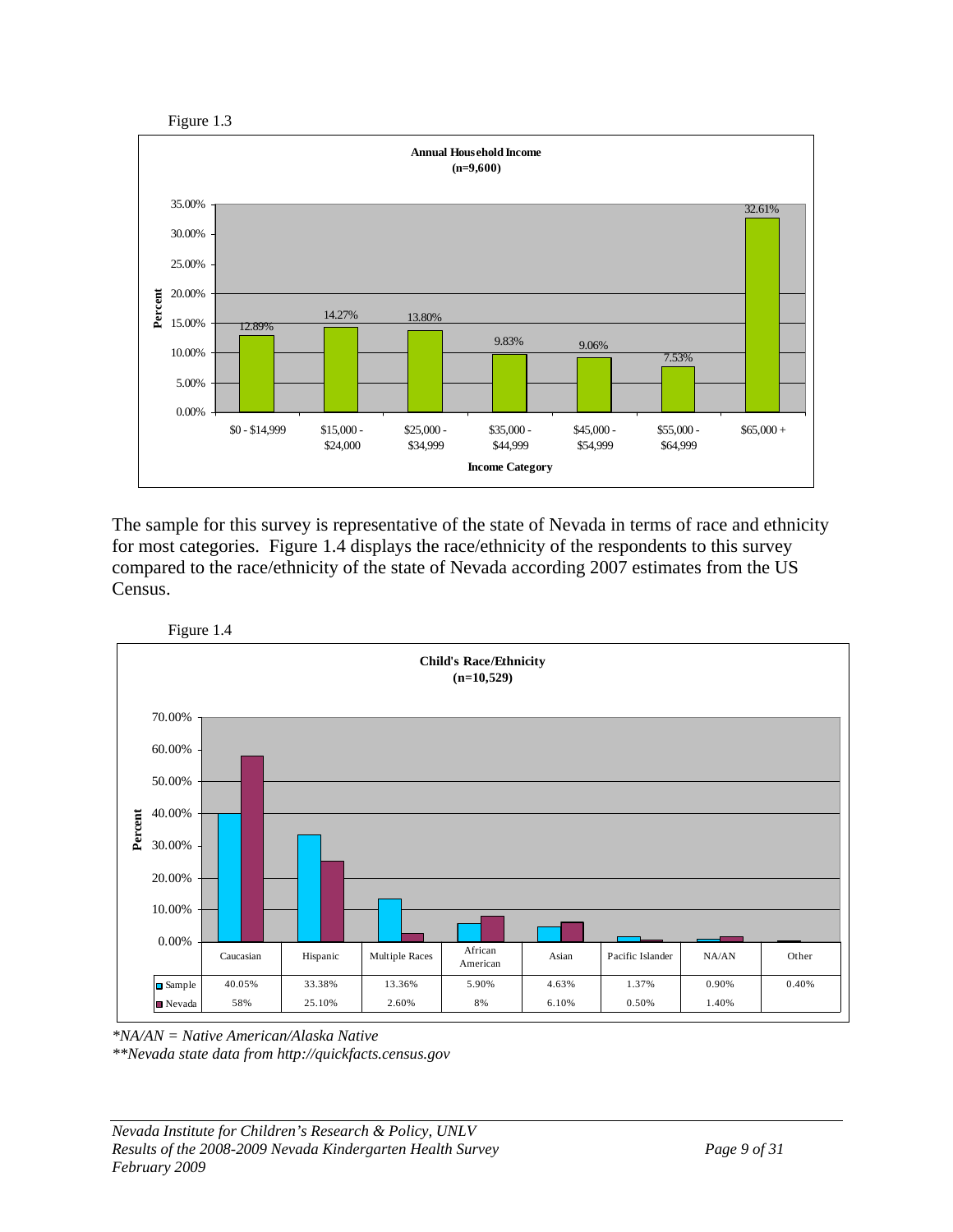### **INSURANCE STATUS**

Many children in Nevada and across the country are uninsured. According to the latest Census data, approximately 8.1 million children under the age of 18 are uninsured (DeNavas-Walt et al. 2008). The most recent data ranks Nevada fifth in the country for the number of children without health insurance, at 15.8 percent of children (Families USA, 2008).

Children's health insurance status is correlated among states with the highest levels of with children's access to health care services. Research indicates that uninsured children are less likely to have access to the care they need and are more likely to have poorer health outcomes than insured children. For example, uninsured children were nearly ten times as likely as insured children to have an unmet health need (Covering Kids and Families, 2005). Nevada is ranked the second highest among uninsured children not receiving any care at 43.4 percent of children (Covering Kids and Families, 2005).

Participants in the current study were asked whether or not their child had insurance. Approximately eighty-one percent of parents surveyed indicated that their children had some type of health insurance coverage. Slightly more than 18 percent of participants stated their child had no health insurance coverage.



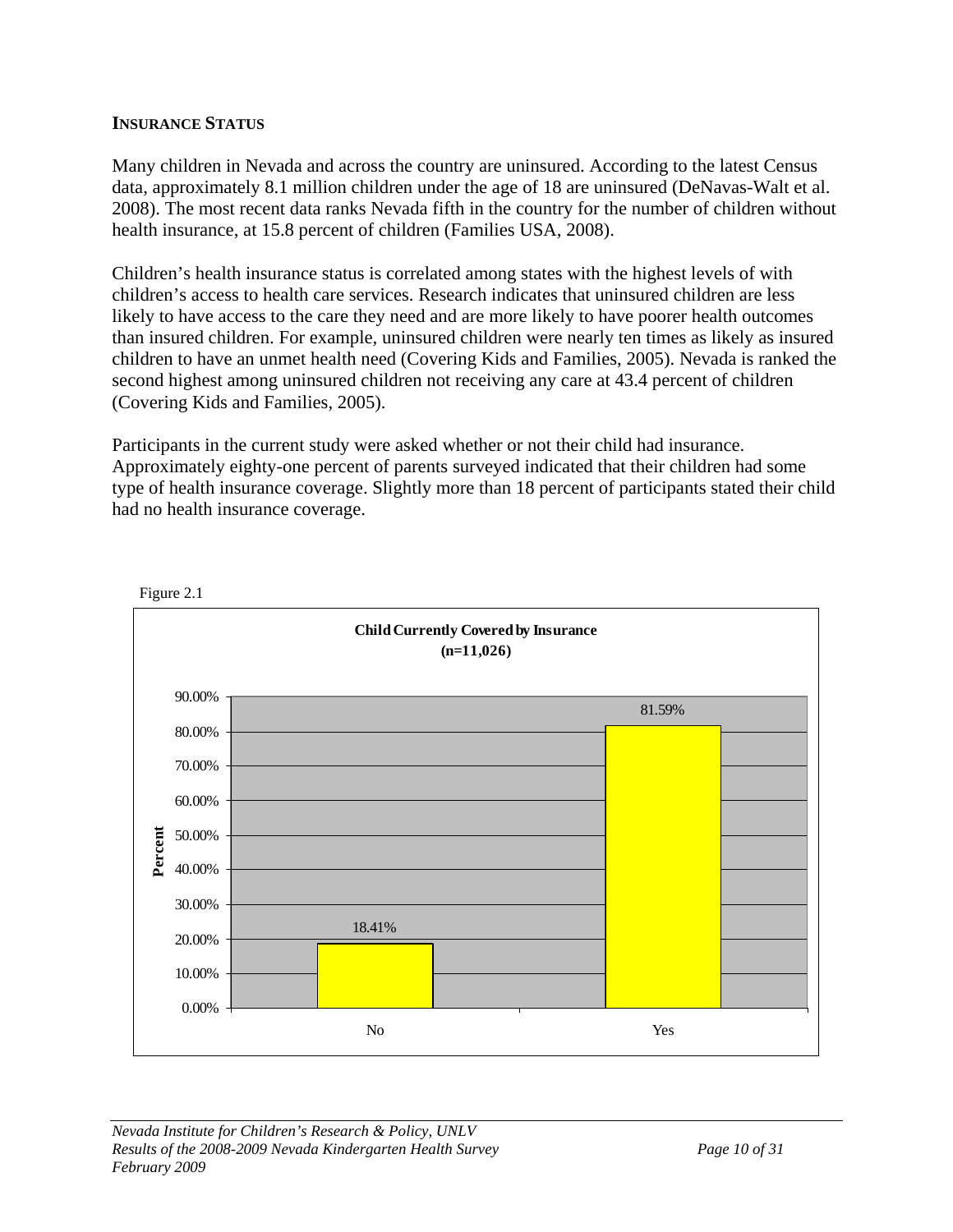Not surprisingly, Figure 2.2 illustrates that children from lower income families are more likely to be uninsured. At the lower end almost three times as many children whose parents make less than \$15,000 per year are uninsured while there are almost eight times as many children whose parents are making \$65,000 or more that have insurance. These differences are statistically significant at p=.000. This correlation between income and insurance status reflects both the lack of access and affordability of private health insurance coverage options for lower and middle income families. A recent Kaiser Family Foundation (2009) study found that of those lower and middle income families that had access to private health insurance coverage, only 19 percent could afford the premiums.



Figure 2.2

\*These findings are significant at p=.000

\*\*Percentages are calculated out of the number within each insurance category

In examining the relationship between race/ethnicity and insurance status (as shown in Figure 1.7) we can see that most children who are uninsured are Hispanic (58.58%), followed by Caucasian at 22.868% of all uninsured children in this study. Differences in these categories are statistically significant at  $p=0.000$ . Research indicates that in Nevada and across the United States, Hispanic populations are much more likely to be uninsured than Caucasian populations (Covering Kids and Families, 2005). In Nevada and other states with a relatively large percentage of Hispanic immigrants, the rates of uninsured children are higher. Many uninsured Hispanic children coming from these immigrant families are eligible for public insurance coverage, yet enrollment and access barriers continue to block these children from obtaining public coverage.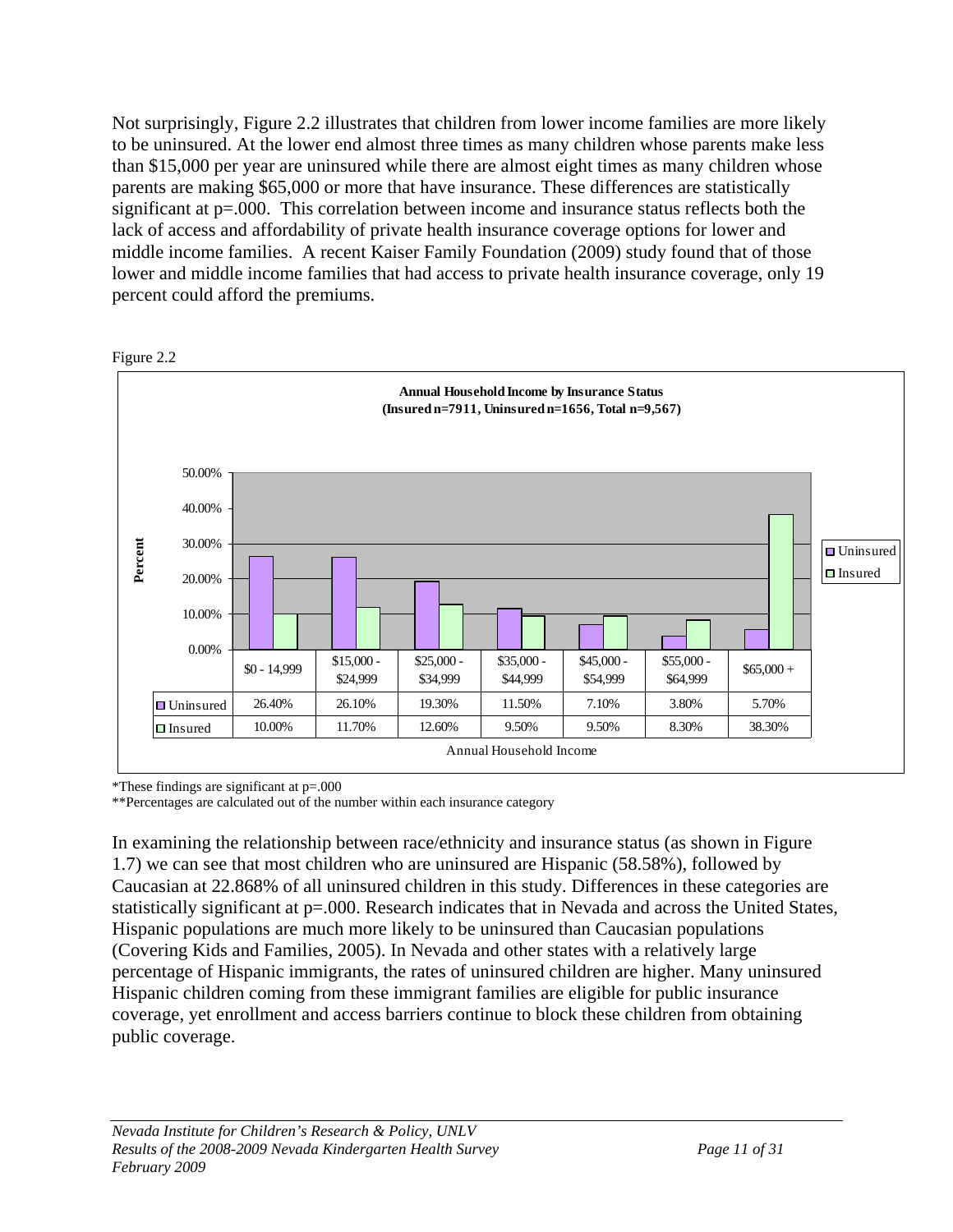



\*These findings are statistically significant at p=.000

\*\*Percentages are calculated out of the number within each insurance category

Parents were also asked to indicate the type of insurance their child had. A majority of parents responded that their children (55.58%) had private health insurance coverage, while 24% of children had public health insurance coverage. Of those children with public coverage, 15.17% were covered by Medicaid and 8.75% were covered by Nevada Check-up. This data mirrors national trends in children's health insurance coverage, although there are some slight differences that must be noted. A recent study by the Kaiser Family Foundation (2009) found that more than 25 percent of children in the United States are covered by public health insurance. This study indicates that only 23.92% of children entering kindergarten are covered by public health insurance. This percentage may be reflective of the greater barriers to enrollment in Nevada's public health insurance programs.

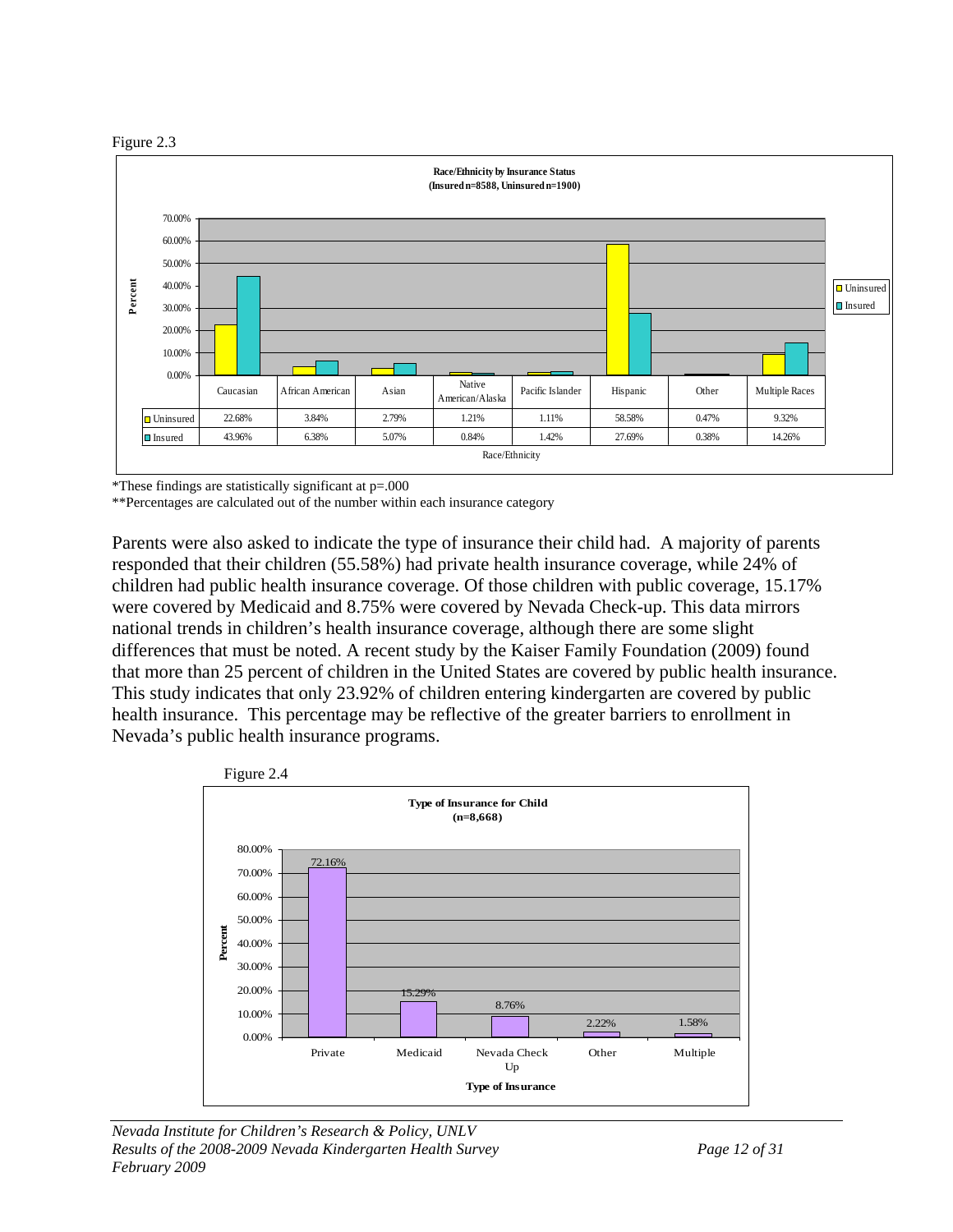Just over two percent of respondents indicated that they had some "other" type of insurance, but did not fill in the space left to specify that type of insurance. In addition there were 1.5% respondents that selected multiple types of insurance for their children, these respondents were categorized in the "multiple" category. The majority of these responses specified that their child had either two forms of private insurance or Medicaid as well as some private insurance carrier.

## **ROUTINE CARE**

Access to routine medical care services is a major factor contributing to children's health status. Routine care includes basic health care services such as immunizations, vision screening and child well visits. Having access to routine medical check ups is one key indicator that contributes to children's health and well-being. Children without health insurance are more likely to miss out on routine care than insured children. Children without a regular source of care are nine times more likely to be hospitalized for a preventable problem (Shi, et. al., 1999).

Survey results indicate approximately 83% of children had at least one routine check-up in the past twelve-months from the date of the survey and 86.52 % of children had at least one routine check-up once a year since birth. This may seem counterintuitive as you would expect that if a child has been in for a check up at least once a year since birth then he or she would have been in for a check up in the past 12 months. However, the frequencies indicate the opposite. Data were cleaned for entry errors, therefore this inconsistency may have been due to a parent misunderstanding of the questions. This should be corrected in future iterations of the survey.



Having access to regular primary care services or a medical home is another key indicator of children's overall health status. Primary care providers, which include physicians and nurses in general practice, offer routine personalized medical care to children. They provide a medical home where children can get basic care services such as annual check-ups. Children that have access to a regular primary care provider in charge of coordinating and organizing their care tend to have a better health status than children without access to a primary care provider. According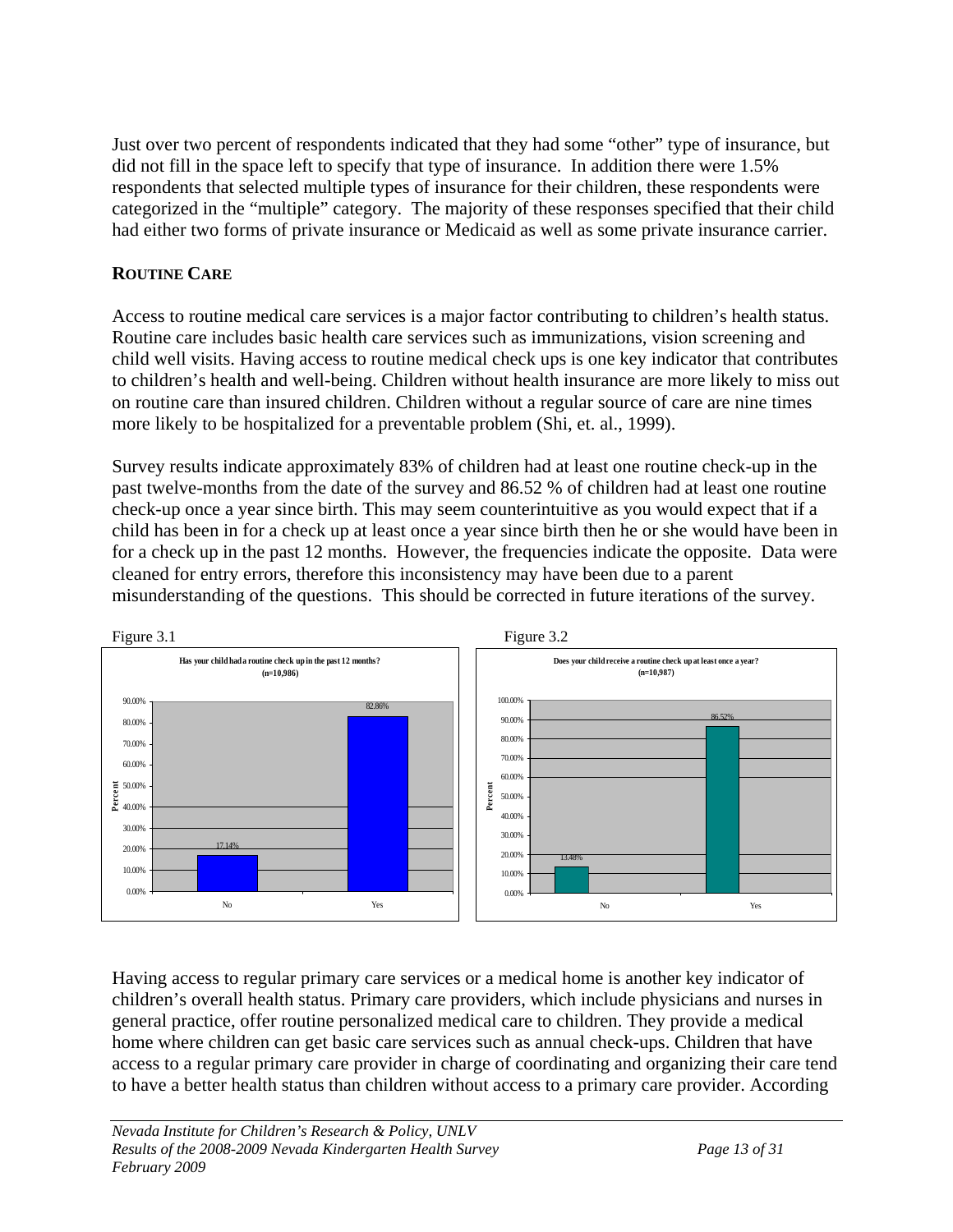results of the current study, 79.12% of participants reported that they had a primary care provider. Almost 21% had no primary care provider.



Figure 3.4 provides further information regarding insurance status and primary care providers. Almost 90% of those children with insurance reported that they had a primary care provider (PCP), while only one third of those without insurance reported that they had a primary care provider. This difference is statistically significant at p=.000. Since most PCP belong to a private practice, uninsured children are much less likely to have access to a PCP. This is partially attributable to the disparities in health status between insured and uninsured children.



\*These findings are statistically significant at p=.000

\*\*Percentages are calculated out of the number within each insurance category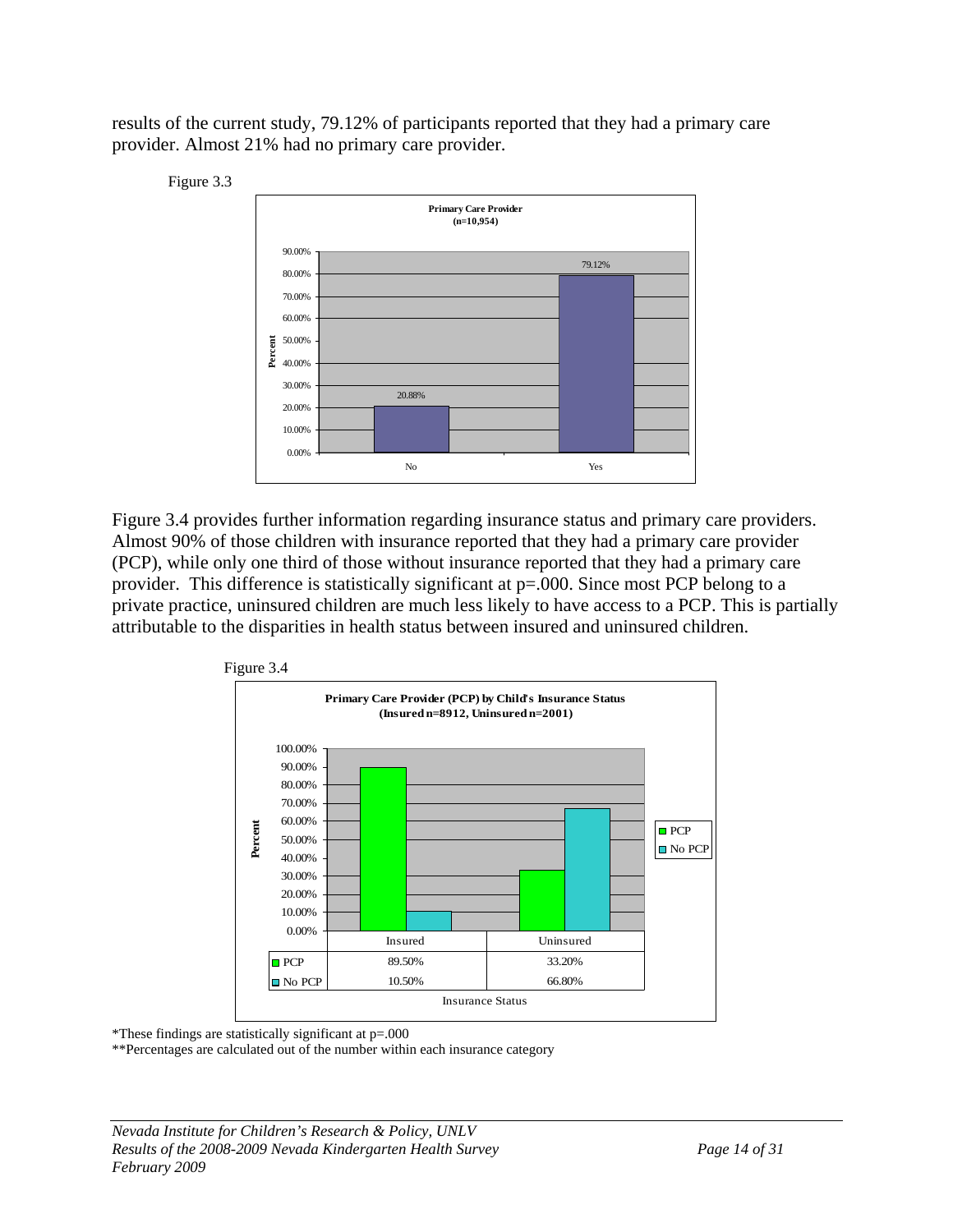For example, Figure 3.5 shows the proportion of children within each category (those children without a PCP, and those that have a PCP) and whether they have received a routine check up in the past twelve months. Of the children that have a primary care provider (PCP) only 8.8% have not had a routine check up in the last year. For those children without a PCP, almost half (48.3%) had not had a routine check up in the last year. These differences are statistically significant at p=.000.



Figure 3.5

\*These findings are statistically significant at p=.000

\*\*Percentages are calculated out of the number within each PCP category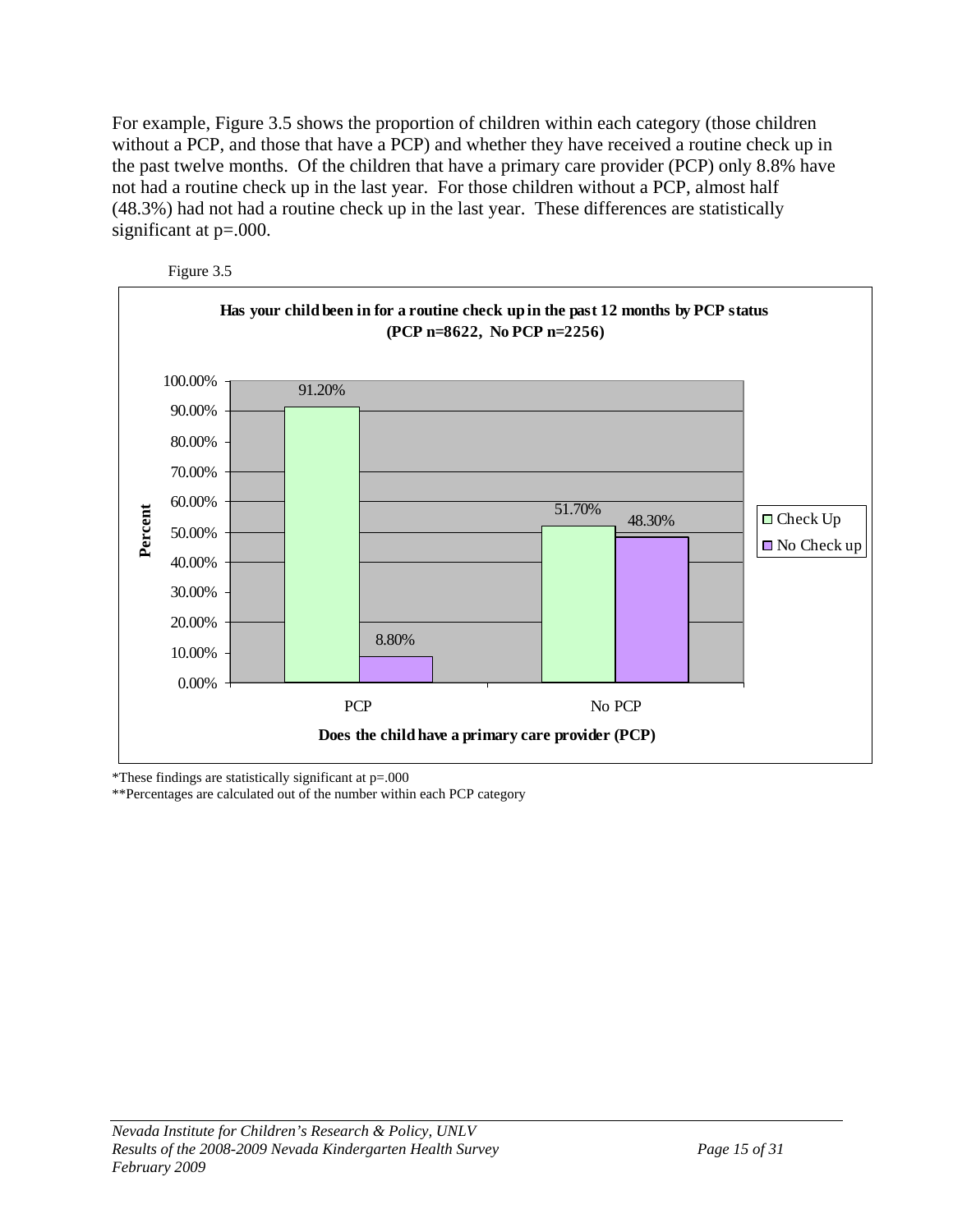## **DENTAL CARE**

Routine dental care is also important to children's health and daily functioning. Children without access to regular dental care are more likely to experience dental problems, such as dental cavities and tooth abscesses. These children also miss more days of school than children without dental problems. Research indicates that uninsured children are much more likely to have unmet dental needs. One study found that uninsured children were up to four times more likely than insured children to have an unmet dental need (Brown et al, 2004).

To prevent oral health problems in children, it is generally recommended that they receive regular dental check-ups every six months to a year. Roughly 32.5 % of survey respondents indicated that their children had not seen a dentist in the last twelve months.



## **CARE FOR ILLNESS OR INJURY**

In recent years, a growing number of uninsured children with minor, non life-threatening conditions have accessed health care services in emergency care facilities. This upward trend is related to an expanding uninsured population and higher costs for health care. Most uninsured children come from lower income families that cannot afford to pay the high costs for medical care. These families are often forced to use the Emergency Room (ER) or other urgent care facilities for non life-threatening conditions.

Parents were asked about the frequency of accessing Emergency Room (ER) or Urgent Care facilities for non-emergency care for their child. Nearly 25% of respondents indicated that they had accessed an ER or Urgent Care facility for a non-life threatening illness or injury within the past 12 months.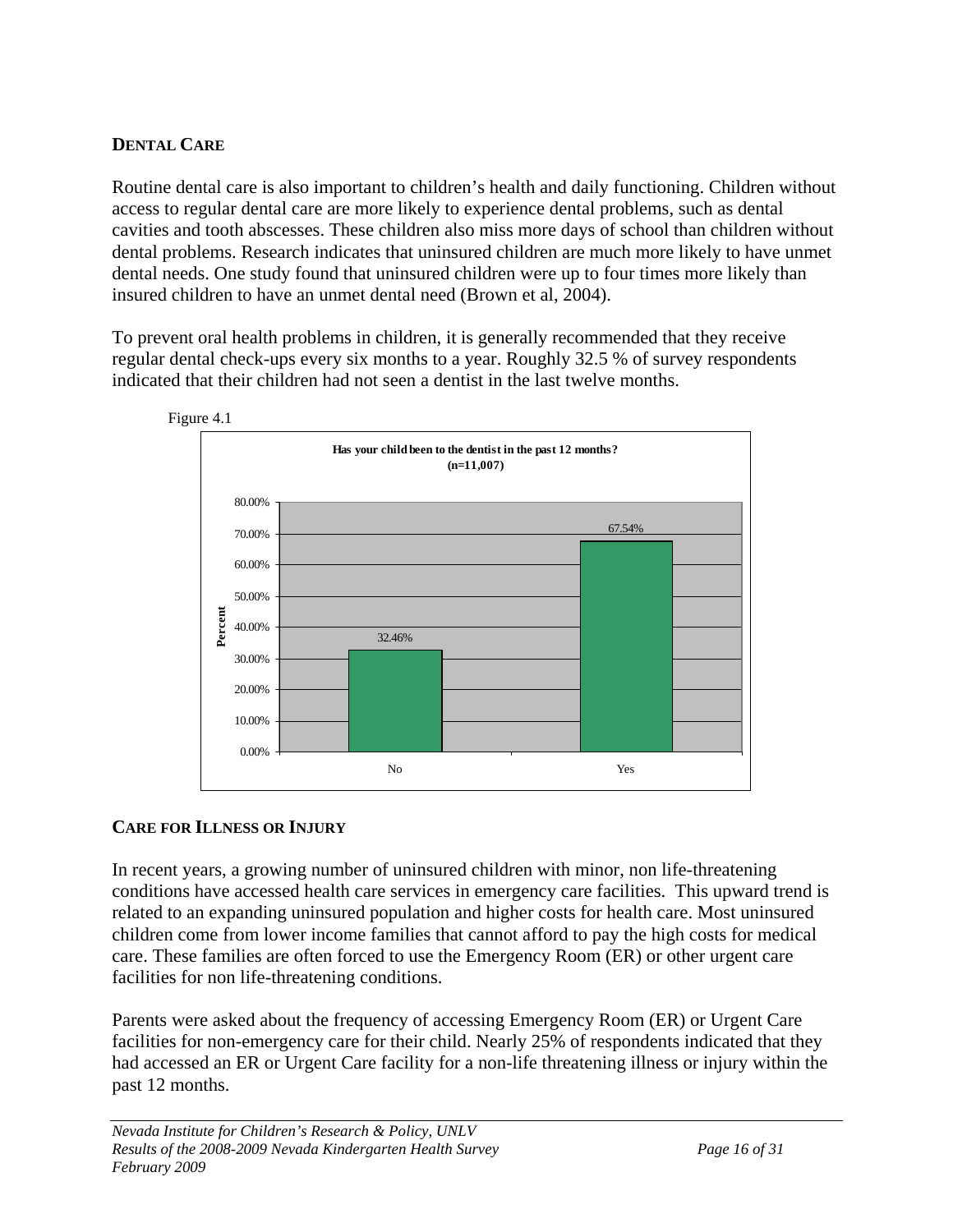

Insurance status was not a significant indicator on whether or not the child had been to an Emergency Room or Urgent Care within the past 12 months for a non life threatening illness or injury. Figure 5.2 below shows the percentage of children within each insurance status category that have been to an ER or urgent care in the past 12 months. In both insurance categories the majority of children had not been to an ER or Urgent care for non-emergencies in the past 12 months.

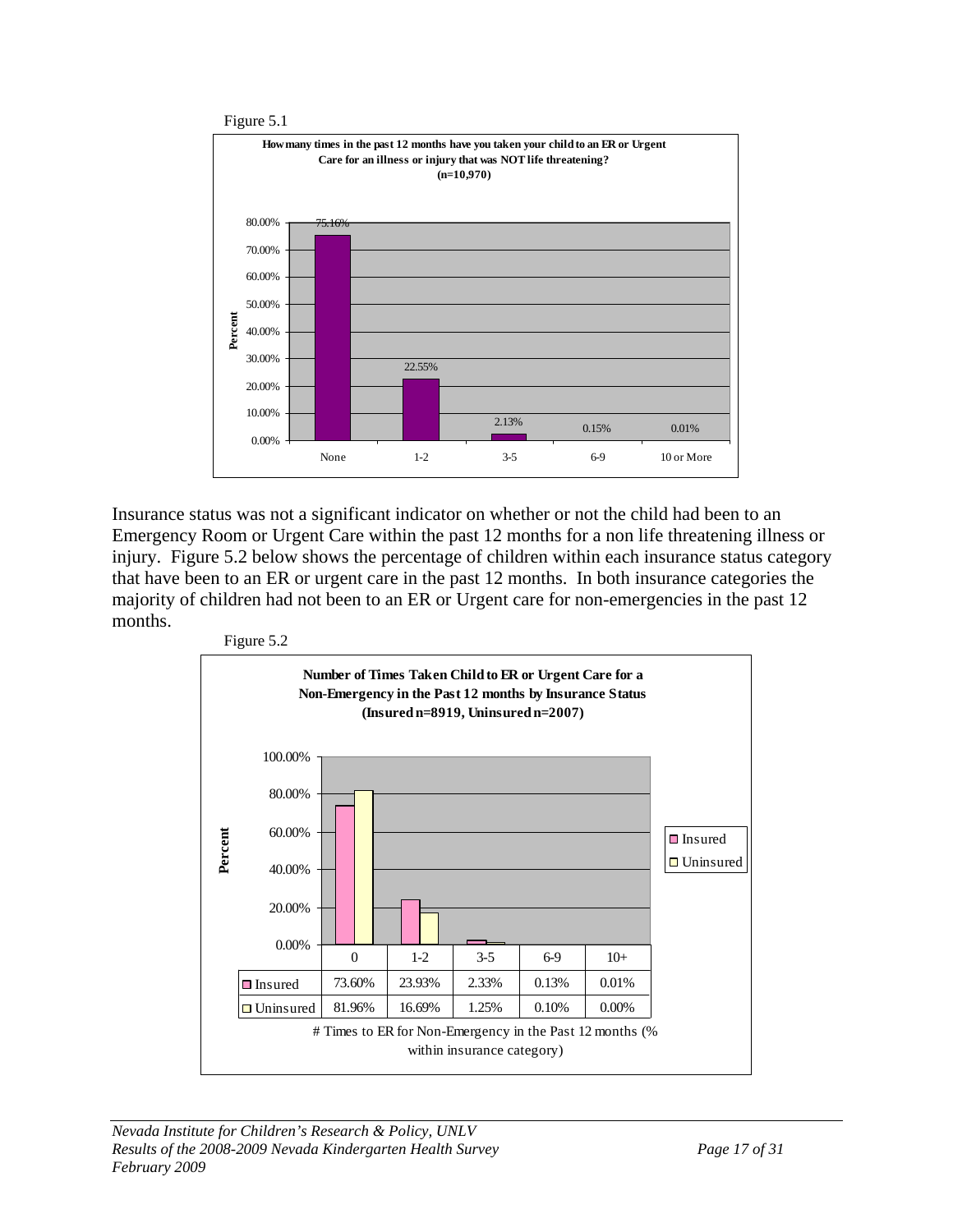Figure 5.3 illustrates the total number of times parents had taken their child to see their primary care provider for an illness or injury in the last 12 months. The vast majority of parents (84.83%) reported that they had taken their child in less than 3 times in the past 12 months.



Figure 5.3

## **MEDICAL CONDITIONS**

Many of Nevada's children have special medical conditions. Treatment for children with special medical conditions is often expensive and requires a team of medical care providers lead by a primary care physician that are devoted to the treatment and maintenance of such conditions. Thus, health insurance coverage is vital for children with special health conditions, as it ensures that these children to have access to ongoing care and treatment. Generally, health insurance serves as a safeguard for parents and families against the higher costs necessary in the treatment and maintenance of special medical conditions. According to the survey results, nearly 12 percent of parents indicated that their child had a medical condition requiring special treatment.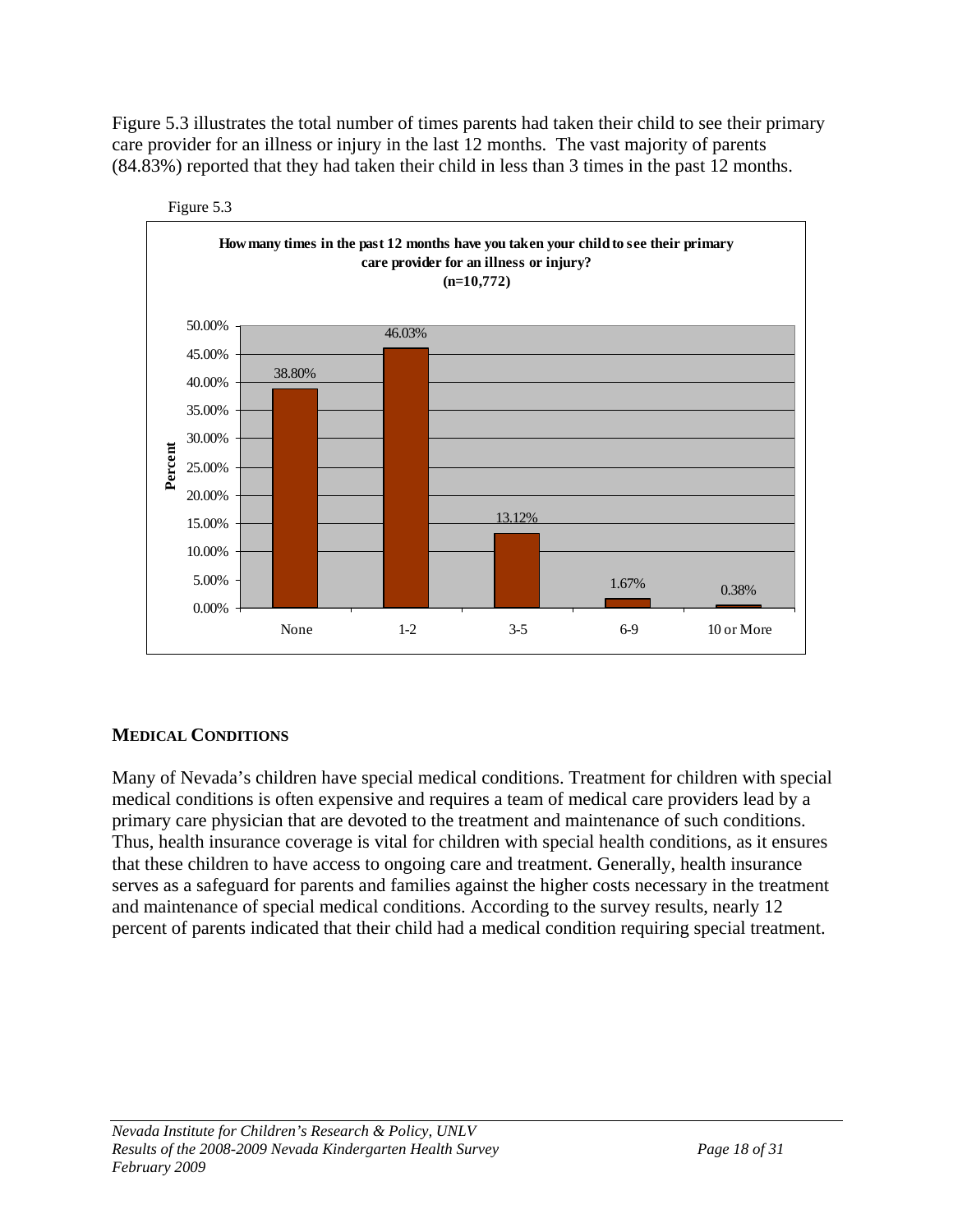

As Figure 6.2 illustrates below, the most common medical conditions indicated were asthma (34.04%), glasses and contacts (15.04%), and ADD/ADHD (5.05%). A study released by the University of Rochester Medical Center (2008) examining the health insurance status of American children with asthma found that 13 percent of children with asthma (759,000) were uninsured at some time during the year. These children were more likely than insured children to be at risk for severe complications and unnecessary hospitalizations.





\* "Other" conditions included allergies, dental problems, chronic infections, digestive disorders, etc.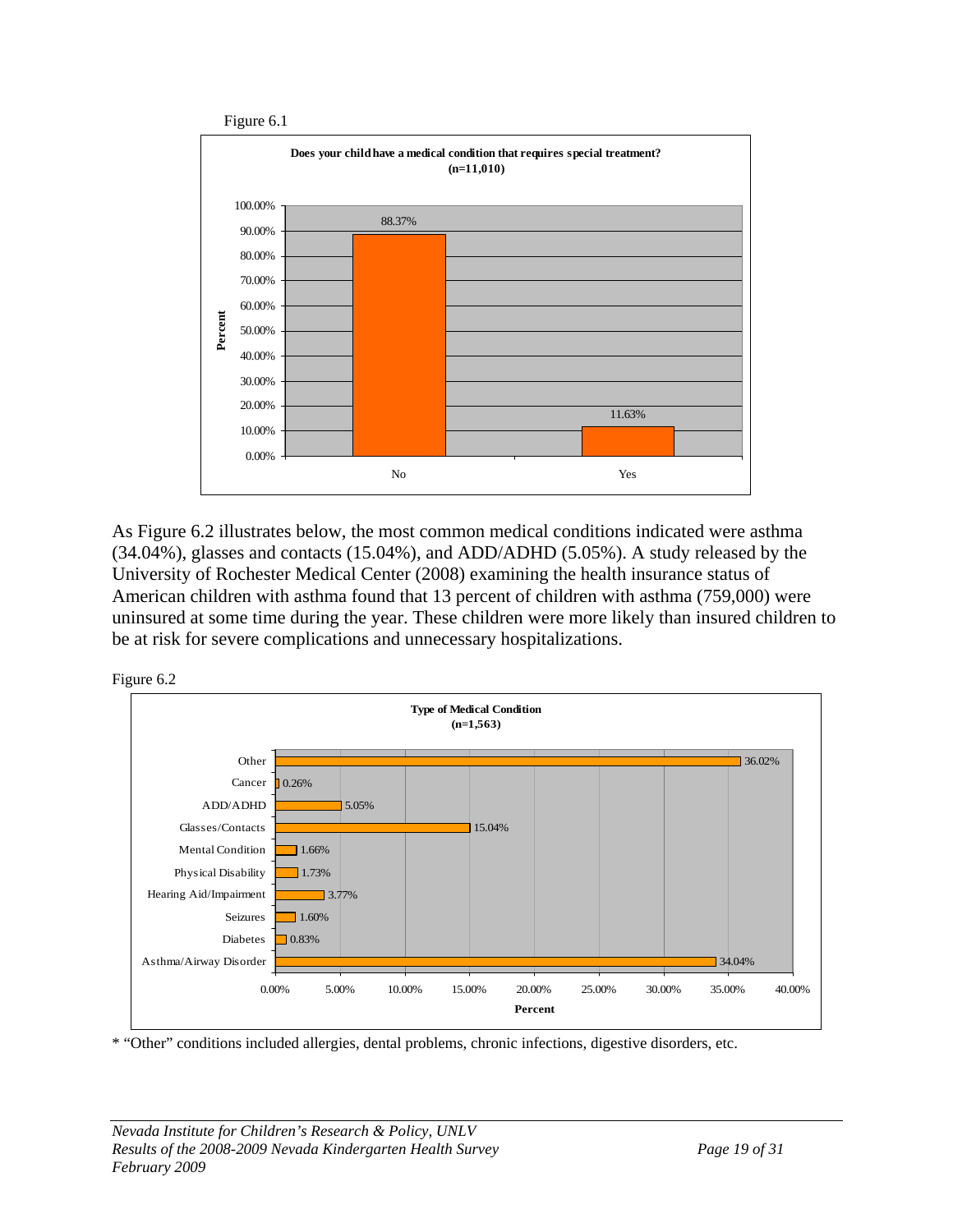Respondents were also asked if they thought their child had a medical condition that he/she has not seen a doctor for. The vast majority of parents reported taking their child in to see a doctor for any medical conditions they thought their child may have.



Only 2.22% of survey respondents indicated that their children had not seen a doctor for a suspected medical condition. Of the respondents that indicated that their child had not seen a doctor for a suspected medical condition, 35.4% did not have insurance which is nearly twice the percentage of uninsured for all participants in the survey (Total with no insurance=18.41% see Figure 2.1)

## **IMMUNIZATIONS**

Immunizing children in Nevada is important to preventing the spread of certain childhood diseases and avoiding a public health crisis. According to the Centers for Disease Control and Prevention (2006), vaccinations are particularly important for children, as they have lower disease-fighting immunity than adults and may be more susceptible to complications. Getting children immunized also protects the community by preventing the spread of infections diseases.

To ensure all children receive their immunizations on schedule, there is a broad array of organizations and clinics around Nevada that offer low-cost immunizations for children. Some common locations that offer immunizations for children include: primary care providers office, local health districts, school-based health clinics, and community health clinics. According to the results of this survey, a majority of children were immunized by a primary care provider (64.78%). Local health districts were the second most common place for children to get immunized (16.31%) followed by community health clinics (7.5%) and school-based health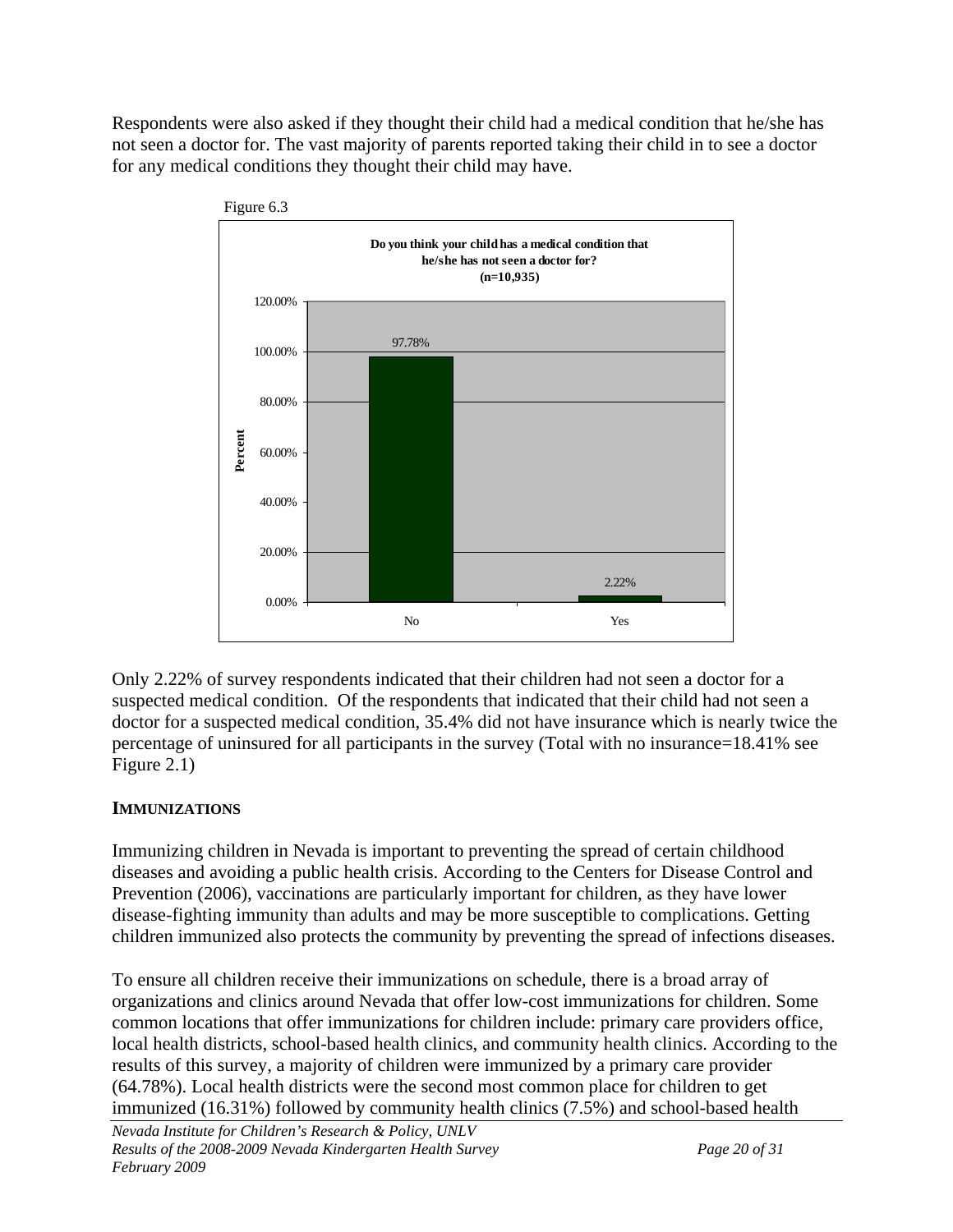clinics (1.66 percent). Those responses placed in the "Other" category (7.54%) included parents that indicated multiple locations for receiving immunizations, those using military facilities, WIC Providers, as well as those that indicated that they chose not to immunize their child due to religious beliefs or doctor's recommendations.



It seems that most of Southern Nevada's parents understand the importance of immunizing their children against diseases. Just over ninety-four percent of parents would still immunize their children, even if immunizations were not required by law. However, 603 parents indicated that they would not have their child immunized if it were not required by law. The demographics for these respondents were very similar to the demographics for the entire sample. However, there were slightly more Caucasians (45.1% compared to 39.6% overall)as well as slightly more reporting that their child did not have health insurance (21.6% compared to 18.4% overall).

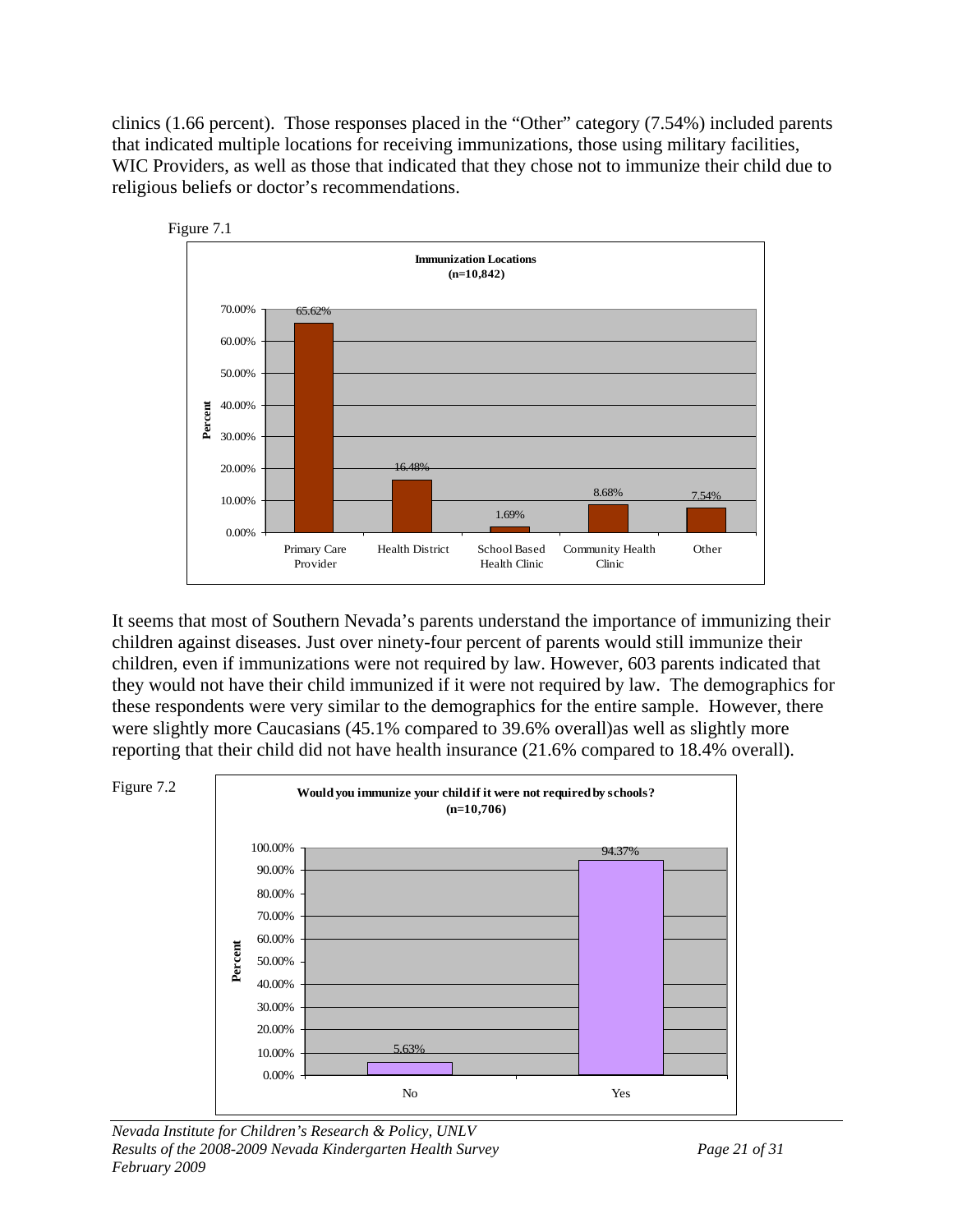## **LEAD SCREENING**

Screening for elevated blood lead levels is important to prevent serious health complications in Nevada's children exposed to lead. Testing for elevated blood lead levels enables health care practitioners and public health professionals both to treat exposed children and to track the source of the lead exposure. In an effort to establish federal and state targets to control lead exposure, the Childhood Lead Poisoning Prevention Program (CLPPP) was established in Southern Nevada.

In the current study, parents were asked whether or not their child had been tested for lead poisoning. Only a small percentage of children (16.12%) had been tested for lead poisoning as of the time of the study. Further efforts to encourage screening of children, particularly at 12 and 24 months of age, are needed to fully understand the level of exposure in Nevada.





## **ACCESS TO HEALTHCARE AND COMPLIANCE**

Barriers to health care access are those structural, procedural, or situational mechanisms that hamper children's access to health care services. When asked about barriers to accessing health care, most of the survey respondents 83.76% indicated that they had not experienced barriers to accessing health care for their children. However, 16.24% (n=1,775) of participating parents indicated that they had experienced barriers to accessing health care for their children. Upon reviewing the demographics of parents who had experienced barriers to accessing medical care, there were a disproportionate percentage of Hispanic parents in this group, 38.4% compared to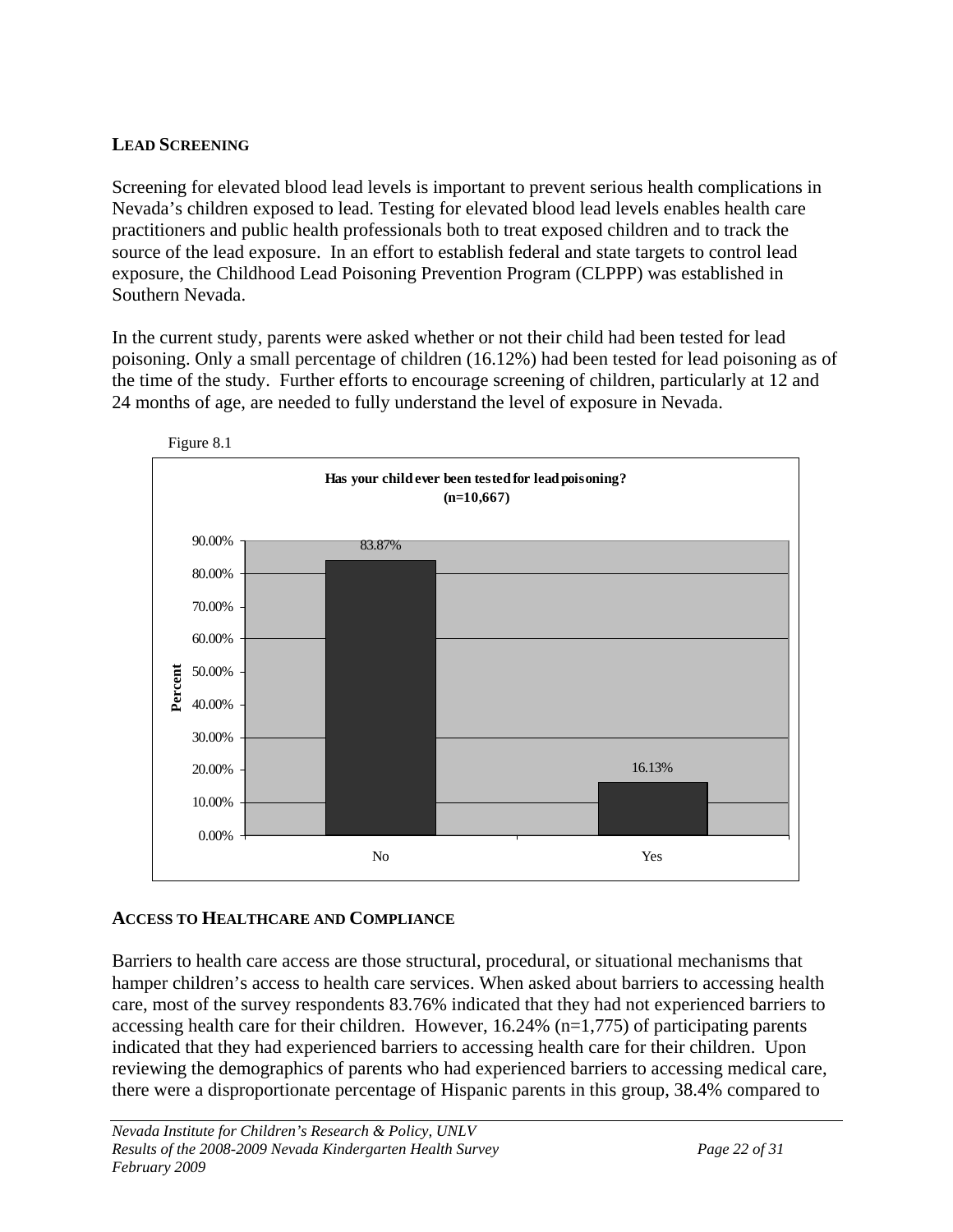33.19% overall, over half (51.5%)those that reported experiencing barriers to accessing healthcare did not have insurance, which is nearly three times the number of all participants without insurance, and nearly half (40.7%)of these parents reported an annual household income of less than \$25,000.





Not surprisingly, financial barriers (40.58%) and lack of insurance (40.00%) were cited as the two most common barriers parents experienced in accessing health care for their children. Most parents of uninsured children cannot afford to pay the high out-of-pocket costs charged for medical services. A recent report examining uninsured families found that financial barriers were less likely to be an issue for lower income families with an insured child or children (Kaiser Family Foundation 2009). Even if children are covered by health insurance, other financial barriers such as high co-pays or premiums are likely to impede children's access to health care. A combination of these financial barriers may result in many parents forgoing necessary medical care for their children.

Responses in the "Other" category included: language barriers, not having adequate insurance coverage, and bad experiences with doctors in the past. Some respondents indicated that waiting lists and long wait times in offices were also barriers to accessing care for their children. This category was not mutually exclusive, meaning that respondents could indicate multiple barriers.

Parents were also asked about how often they followed the recommendations provided by their child's doctor. According to the survey results, most parents (83.75%) indicated that they followed their child's doctor's recommendations all of the time. Only 1.41 % reported that they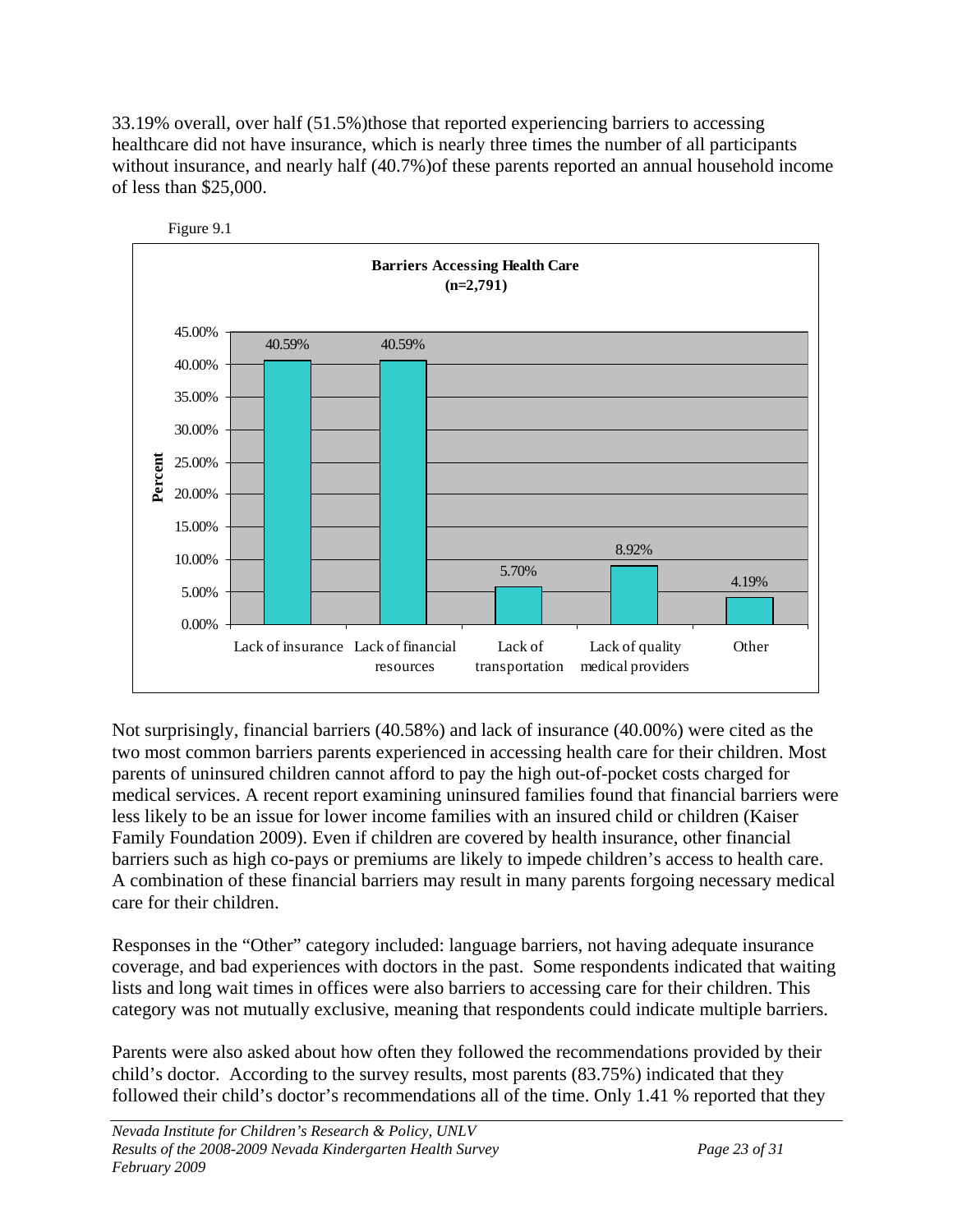followed their children's doctor's orders 'none of the time'. If parents indicated anything other than "all of the time" in response to this question they were asked to list reasons that they were unable to comply with the doctor's recommendations. The most frequently listed reasons had to do with financial barriers, indicating that the family could not afford the prescribed care plans because of lack of insurance or inadequate income. Second to that reason were various accessibility issues, including inconvenient scheduling of appointments and treatments, frustration with getting automated messages when calling a doctor, and lack of adequate transportation. The remaining responses indicated a lack of trust in medical providers, forgetting to administer medications, or that the child was feeling better so the parent chose not to continue with the prescribed care plans. These responses can help demonstrate further the impact of barriers to adequate healthcare for families as it impacts not only their ability to see a medical care provider but also follow through with prescribed care plans.



## **MENTAL HEALTH**

Many of Nevada's children have mental health conditions that require specialized treatment from mental health providers. It is important that these children have regular access to mental health services. This is particularly true for young children entering the elementary school system. Without access to mental health care providers to manage and treat their conditions, children with mental health conditions are more likely to experience learning difficulties and developmental delays (Brown, 2004).

The survey results indicated only a small percentage, 3.37% (n=313) of respondents have tried to access mental health services for their children. Out of the parents who have tried to access these services (n=313), just over one third (34.5%) of parents reported having trouble accessing mental health services for their children. A disproportionate number of these parents were uninsured (25.2% compared to 18.4% overall), and 35.4% reported an annual household income of less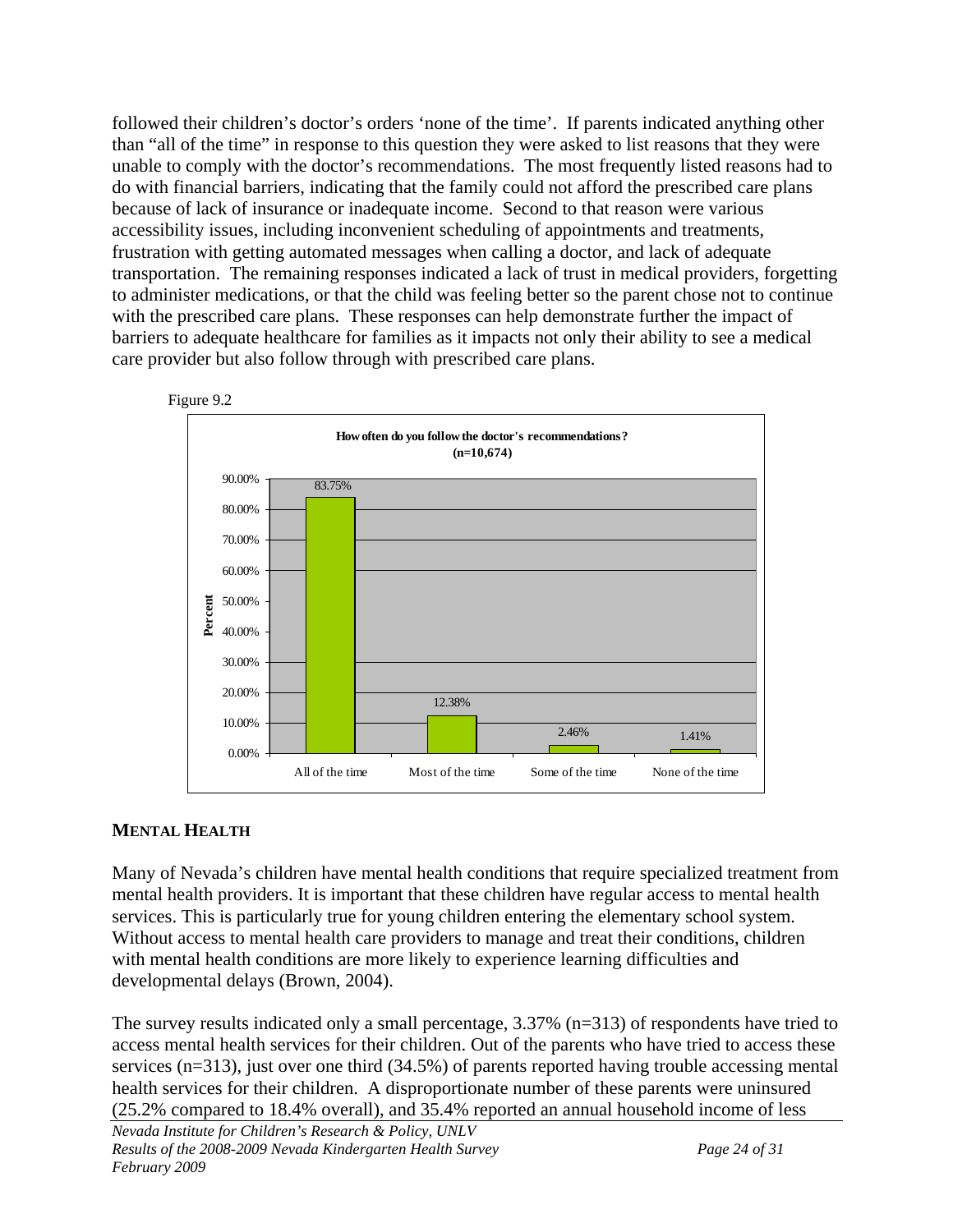than \$25,000, compared to 17.3% overall. In terms of geographic location and race/ethnicity this sub-group was comparable to the total sample.





## **WEIGHT AND HEALTHY BEHAVIORS**

Childhood obesity is a growing public health problem across the entire country. Epidemiologists have shown increases in children with Type II diabetes in recent years. Therefore, monitoring children's weight has become even more important. For this survey parents were asked to write in their child's height and weight information. NICRP used this information to calculate a BMI for all children. Many of the respondents left one or both of these questions blank, resulting in only 3,667 cases (33.1%) that had enough information to calculate BMI.

Once BMI was calculated they were grouped based on CDC categories for weight using the percentile associated with the child's BMI, age and gender. For the purpose of this study researchers assumed that children were around 5 years of age or 60 months. There were no differences in the percentile tables for BMI values for boys compared to girls. The categories include: underweight (BMI less than the  $5<sup>th</sup>$  percentile), healthy weight (BMI between the  $5<sup>th</sup>$ percentile and less than  $85<sup>th</sup>$  percentile), at risk of overweight (BMI between the  $85<sup>th</sup>$  to less than  $95<sup>th</sup>$  percentile), and overweight (BMI equal to or greater than the  $95<sup>th</sup>$  percentile). The percentages for participants in this study are presented in Figure 11.1 below.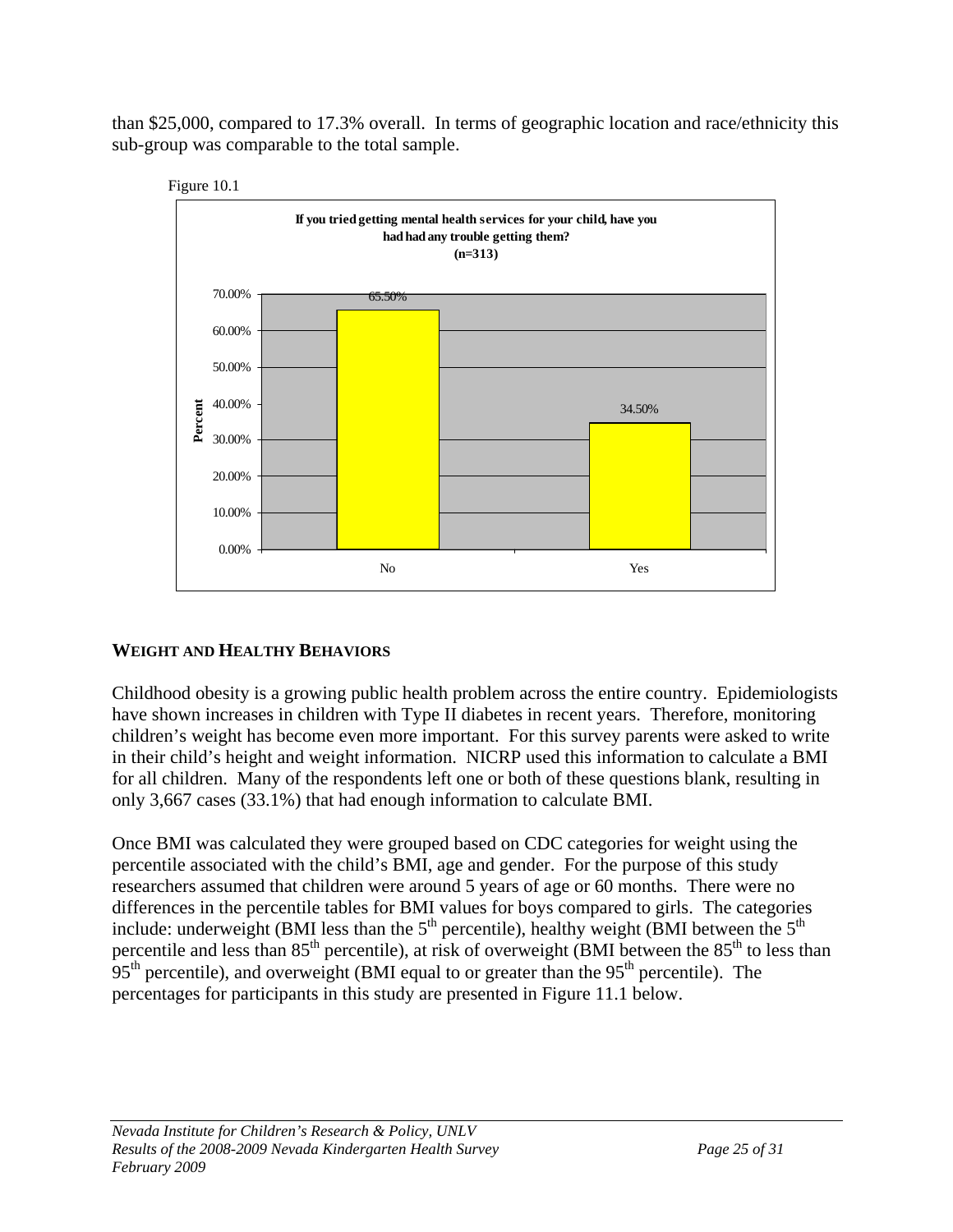

Almost half (47.5%) of children entering kindergarten whose parents participated in this survey are of a healthy weight. However, almost one fourth of these children are overweight and combining those that are at risk of being overweight and currently overweight this is just over one third (35.7%) of all respondents. There were no significant differences between the total sample and those that were in the overweight category with regard to insurance status, annual household income, geographic location, or gender (there were slightly more males than female in the at risk and overweight categories).

However, in comparing the child's race ethnicity with their BMI we can see some differences in their distribution across weight categories for each racial/ethnic group. It is important to note that the total number of participants included in this analysis is even fewer than those in the previous display of the child's BMI category. This is because to be included in this analysis, respondents must have indicated their child's height, weight and race/ethnicity. The distribution of race/ethnicity for this group only varies slightly from the entire sample, with there being a greater concentration of Caucasian participants eligible for this analysis and about 14% fewer Hispanic participants eligible for this analysis. Figure 11.2 illustrates the race/ethnicity data for this group.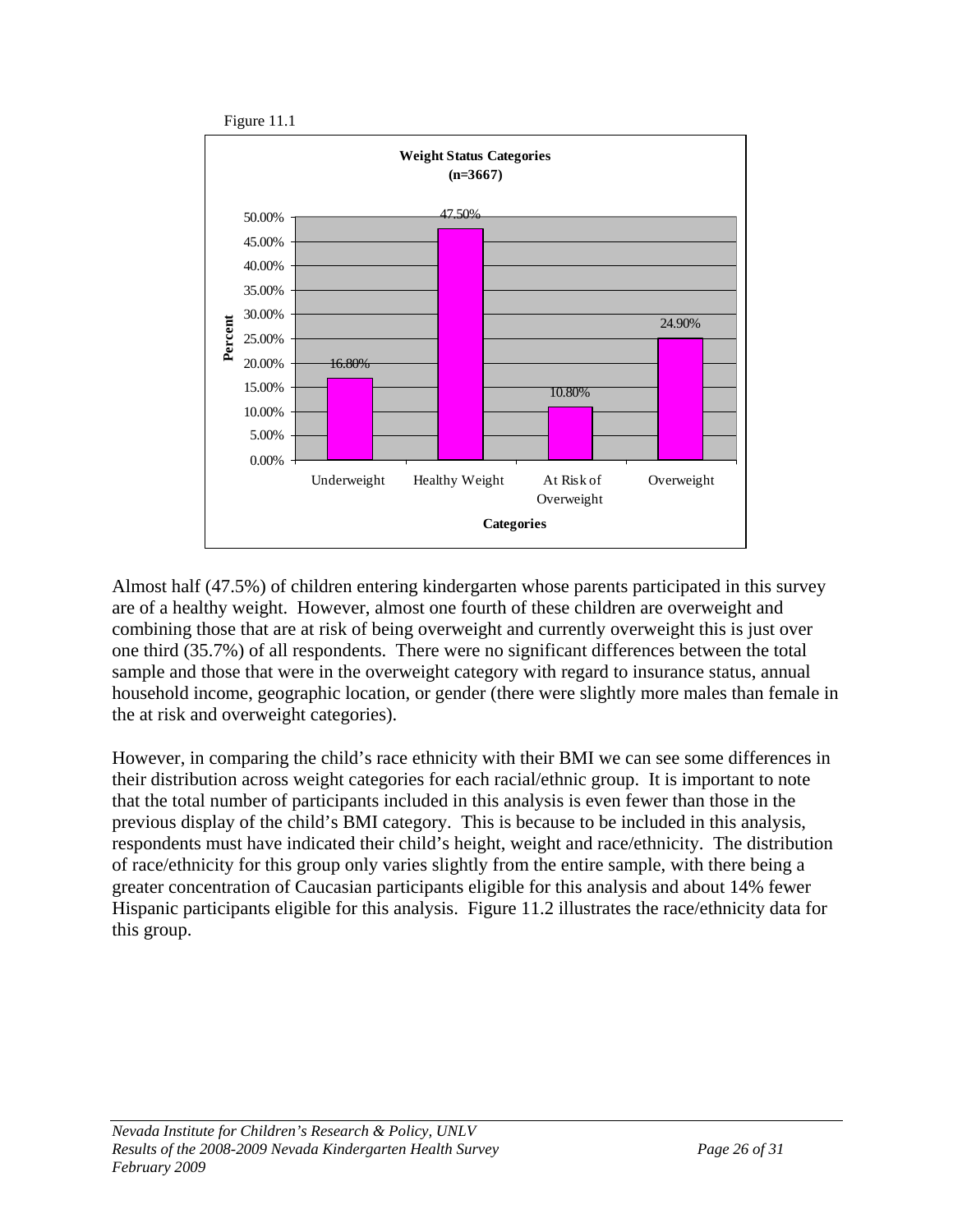Figure 11.2



In Figure 11.3 we can see that African American and Native American/Alaska Native children had a greater percentage of children that were overweight (38.9% and 30.8% respectively), while Hispanic children were equally distributed between healthy weight (36.9%) and overweight (33.6%). For Caucasian and Asian children, there were more children at a healthy weight than overweight within each of these racial categories. In addition, in comparing the overall percentages of the respondents that are overweight (24.9%) and those at risk of being overweight (10.8%), almost all non-white children (with the exception of Asian children) are disproportionately represented in these categories.



Figure 11.3

\* These findings are significant at p=.000

\*\* Percentages are calculated out of the total number in each racial/ethnic category (NA/AN – Native American/Alaska Native)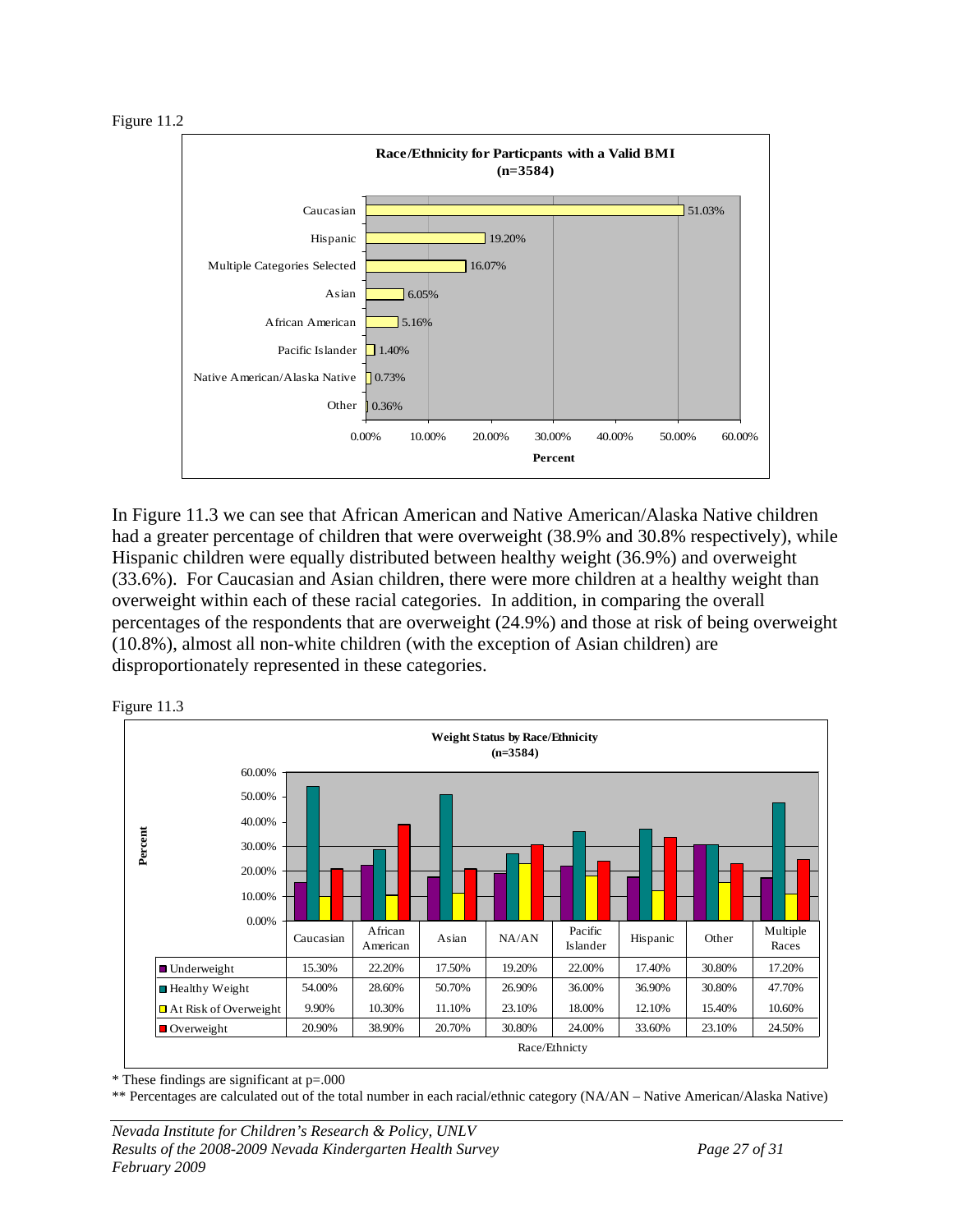In conjunction with children's BMI, the current study attempted to get some baseline information for physical activity by asking about how parents plan to get their child to school. Studies on childhood obesity and physical activity indicate that children that walk to school are less likely to be overweight. Parents were asked how they planned to get their child to school this year. Parents could choose multiple answers to this question so responses are not mutually exclusive, meaning one parent could select all four response categories if they so chose. Percentages in Figure 11.4 represent the number of parents that selected each option out of the total number of participants, 11,073.



Figure 11.4

Most parents (72.2%) indicated their children would get to school this year by car. 14.1% of parents stated their children would ride the bus. Almost a third of parents (29.4%) reported that their child would be either walking or riding a bike to school this year. In terms of geographic location there were no significant differences between rural and urban respondents in how their child would get to school with the exception of walking and riding the bus to school. Parents of children in rural areas reported that they would take the bus more than twice as often as those in urban areas (12.6% urban, 27.4% rural), and conversely nearly twice as many parents living in urban areas (29.4%) reported that their child would be walking to school than those in rural areas (15.9%). This is possibly due to the longer distances children in rural areas are likely to have to go to get to their elementary school as compared to more urban areas.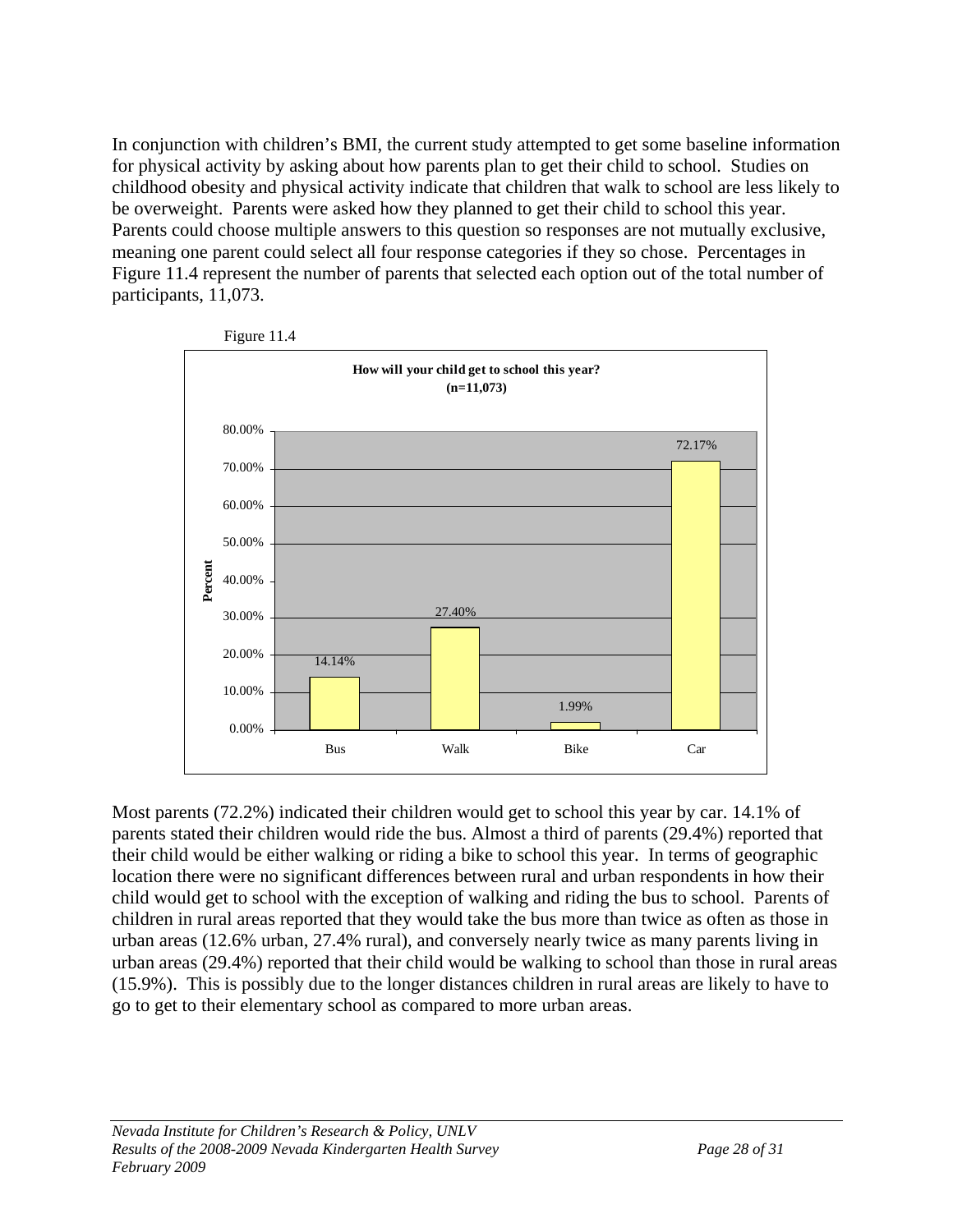## **REFERENCES**

1. The Henry J. Kaiser Family Foundation. 2008. *Dental Coverage and Care for Low-Income Children: The Role of Medicaid and SCHIP. Available online at* [www.kff.org/kcmu](http://www.kff.org/kcmu)

2. N. Zill, 1990. *Child Health and School Readiness: Background Paper on a National Educational Goal*. Washington, DC: Child Trends, Inc.

3. Carmen DeNavas-Walt, Bernadette D. Proctor, Jessica C. Smith, *Income, Poverty, and Health Insurance Coverage in the United States: 2007, Current Population Reports, P60-235* (Washington: U.S. Census Bureau, 2008), available online at http://www.census.gov/ prod/2008pubs/p60-235.pdf

4. *Left Behind: Nevada's Uninsured Children*. (Washington: Families USA, October 2008). Available online at <http://www.familiesusa.org/assets/pdfs/uninsured-kids-2008/nevada.pdf>.

5. Going Without: America's Uninsured Children. (Washington: Covering Kids and Families, August 2005). Available online at <http://www.coveringkidsandfamilies.org/press/docs/2005BTSResearchReport.pdf>

6. The Kaiser Family Foundation. 2009. *Next Steps in Covering Uninsured Children: Findings from the Kaiser Survey of Children's Health Insurance Coverage*. Available online at: <http://www.kff.org/uninsured/upload/7844.pdf>.

7. Shi et al. 1999. 'Patient Characteristics Associated With Hospitalizations for Ambulatory Care Sensitive Conditions in South Carolina'. *Southern Medical Journal* 92(10): 989-998.

8. Brett Brown, et al., *Early Child Development in Social Context: A Chartbook* (New York: The Commonwealth Fund, September 2004).

9. University of Rochester Medical Center. 2008. '759,000 Children with Asthma Endure Gaps in Insurance Every Year'. *ScienceDaily*. Retrieved February 17, 2009 from http://www.sciencedaily.com /releases/2008/01/080116080309.htm

10. Centers for Disease Control and Prevention. November 2006. Basic Common Questions: the Importance of Childhood Immunizations. Retrieved February 18, 2009 from [http://www.cdc.gov/vaccines/vac](http://www.cdc.gov/vaccines/vac-gen/importance.htm)[gen/importance.htm](http://www.cdc.gov/vaccines/vac-gen/importance.htm).

11. Hammond, Kathy, Linton, Dan, Smink, Jay, & Drew, Sam. "Dropout Risk Factors and Exemplary Programs: A Technical Report." . National Dropout Prevention Center, May 2007 Available at: [http://www.dropoutprevention.org/resource/major\\_reports/communities\\_in\\_schools/Dropout%20Risk%20Factors%](http://www.dropoutprevention.org/resource/major_reports/communities_in_schools/Dropout%20Risk%20Factors%20and%20Exemplary%20Programs%20FINAL%205-16-07.pdf) [20and%20Exemplary%20Programs%20FINAL%205-16-07.pdf](http://www.dropoutprevention.org/resource/major_reports/communities_in_schools/Dropout%20Risk%20Factors%20and%20Exemplary%20Programs%20FINAL%205-16-07.pdf)

12 Taras, . Howard and William Potts-Datema "Chronic Health Conditions and Student Performance at School." *Journal of School Health*. September 2005 Vol 75 No. 7

13. Annie E Casey Foundation . KIDS COUNT Data Book, 2007. Retrieved February 20, 2009 from [http://www.kidscount.org/datacenter/compare\\_results.jsp?i=440](http://www.kidscount.org/datacenter/compare_results.jsp?i=440)

14. Klerman, L.V. "School Absence- A Health Perspective" *Pediatric Clinics of North America*, 35: 1988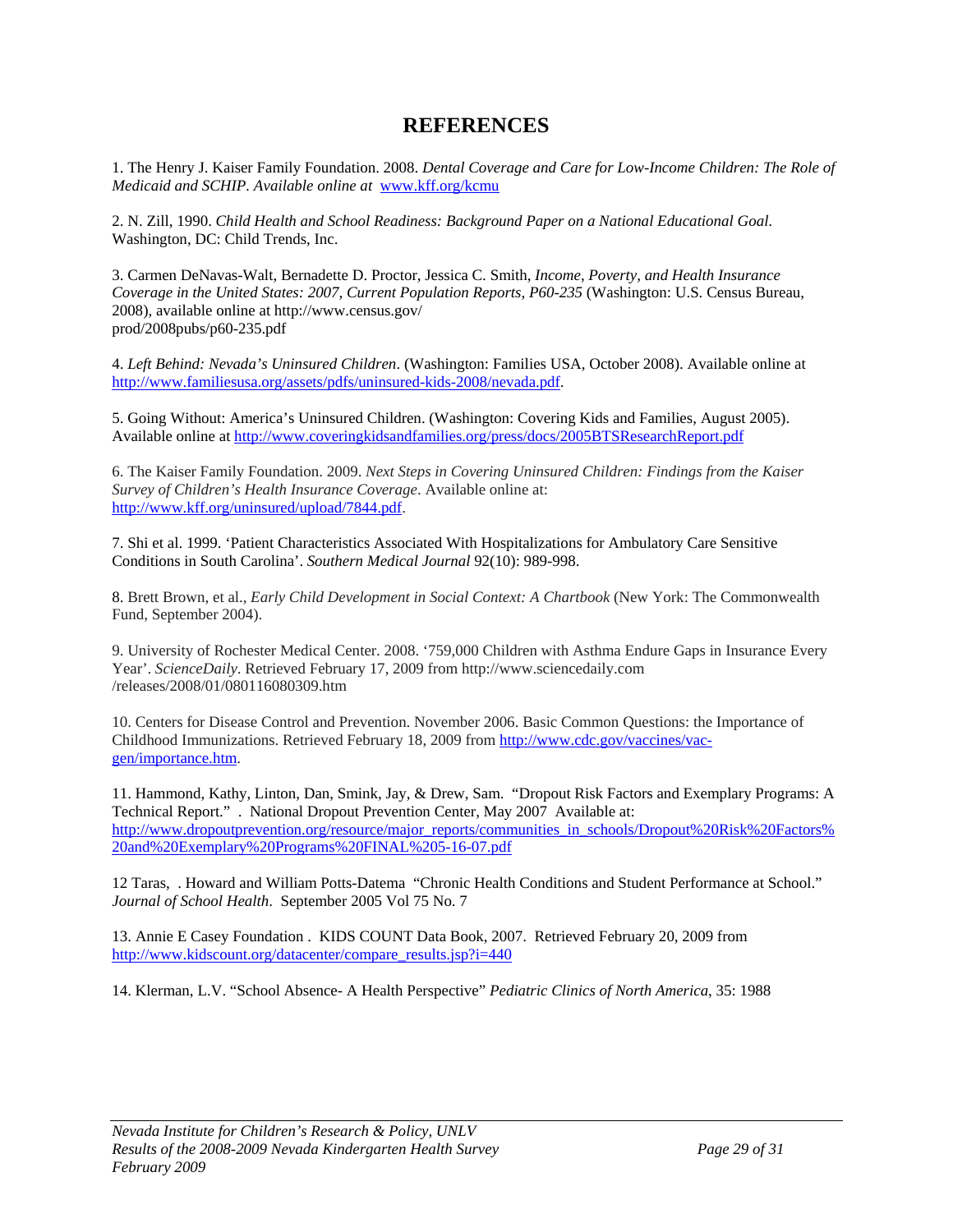## **APPENDIX A: SURVEY INSTRUMENT**



DEAR PARENT OR GUARDIAN: The following survey has been designed by the Nevada Institute for Children's Research and Policy at the University of Nevada Las Vegas, in partnership with the Southern Nevada Health District and the Clark County School District. The information gathered in this survey will be used to help understand the health of children entering kindergarten this year. You have been asked to participate because you have a child in kindergarten. All information gathered will be used to discuss children's health on a group level, not an individual level. Your child's name will never be connected to your responses in any way. Confidentiality will be maintained without qualification.

| Child's Date of Birth:                                                                                                                                  | <b>Elementary School Name:</b>                                                                                                                                                                                                                                           |
|---------------------------------------------------------------------------------------------------------------------------------------------------------|--------------------------------------------------------------------------------------------------------------------------------------------------------------------------------------------------------------------------------------------------------------------------|
| Gender of Child (circle one): Male Female                                                                                                               | ft.<br>Weight of Child:<br>lbs. Child's Height:<br>in.                                                                                                                                                                                                                   |
| Annual household income (circle one):<br>$1.$ \$0 - \$14,999<br>5. \$45,000-54,000                                                                      | Child's Race/Ethnicity (circle all that apply):<br>1. Caucasian<br>5. Pacific Islander                                                                                                                                                                                   |
| 2. \$15,000 - \$24,999<br>6. \$55,000-64,999                                                                                                            | 2. African American<br>6. Hispanic                                                                                                                                                                                                                                       |
| 3. \$25,000 - \$34,999<br>$7.$ \$65,000 +                                                                                                               | 7. Native American/Alaskan Native<br>3. Asian                                                                                                                                                                                                                            |
| 4. \$35,000 - \$44,999                                                                                                                                  | 4. Other (please specify):                                                                                                                                                                                                                                               |
| How many other children are living in the home? (circle one): $0 \quad 1 \quad 2 \quad 3 \quad 4 \quad 5$                                               | $6+$                                                                                                                                                                                                                                                                     |
| Please answer the following questions for the child that is enrolled in kindergarten this year.                                                         |                                                                                                                                                                                                                                                                          |
| 1. Is your child currently covered by medical insurance? $\square$ Yes                                                                                  | $\Box$ No                                                                                                                                                                                                                                                                |
|                                                                                                                                                         | If yes, what type of insurance? $\square$ Private $\square$ Medicaid $\square$ Nevada Check Up $\square$ Other:                                                                                                                                                          |
|                                                                                                                                                         | 2. Has your child been seen by a medical provider for a routine check-up (not for an illness) in the past 12 months?                                                                                                                                                     |
| $\Box$ No<br>$\Box$ Yes                                                                                                                                 | 3. Has your child been seen by a medical provider at least once per year for a routine check-up (not for an illness) since birth?                                                                                                                                        |
|                                                                                                                                                         |                                                                                                                                                                                                                                                                          |
| $\Box$ No<br>$\Box$ Yes<br>4. Does your child have a primary care provider (regular doctor, nurse practitioner or physician's assistant)?               |                                                                                                                                                                                                                                                                          |
| $\Box$ Yes<br>$\Box$ No                                                                                                                                 |                                                                                                                                                                                                                                                                          |
|                                                                                                                                                         |                                                                                                                                                                                                                                                                          |
| 5. Has your child seen a dentist in the past 12 months?                                                                                                 | $\Box$ Yes<br>$\Box$ No<br>6. Within the last 12 months how many times have you taken your child to the Emergency Room or Urgent Care for an                                                                                                                             |
|                                                                                                                                                         |                                                                                                                                                                                                                                                                          |
| illness or injury that was <u>not life-threatening</u> ? $\Box$ None (0) $\Box$ 1-2 $\Box$ 3-5 $\Box$ 6-9 $\Box$ 10 or more                             | 7. Within the last 12 months, how many times have you taken your child to see their primary care provider (regular doctor,                                                                                                                                               |
|                                                                                                                                                         | nurse practitioner or physician's assistant) for an illness or injury? $\Box$ None (0) $\Box$ 1-2 $\Box$ 3-5 $\Box$ 6-9 $\Box$ 10 or more<br>8. Have you been told that your child has a medical condition which requires specialized treatment or visits to a specialty |
| medical care provider? $\Box$ Yes<br>$\Box$ No                                                                                                          |                                                                                                                                                                                                                                                                          |
|                                                                                                                                                         | If yes, please check all conditions that apply: $\Box$ Asthma/Airway Disorder $\Box$ Diabetes $\Box$ Seizures                                                                                                                                                            |
|                                                                                                                                                         | $\Box$ Hearing Aid/Impairment $\Box$ Physical Disability $\Box$ Mental Health Condition $\Box$ Glasses/Contacts                                                                                                                                                          |
|                                                                                                                                                         |                                                                                                                                                                                                                                                                          |
| □ Cancer<br>$\Box$ ADD/ADHD<br>9. Do you think that your child may have a medical problem that you have not gone to see a doctor for?                   | $\Box$ Other (specify):                                                                                                                                                                                                                                                  |
| $\Box$ Yes<br>If yes, please specify:<br>$\Box$ No                                                                                                      | 10. Where do you take your child for immunizations (shots)? If you have used more than one type of facility, please indicate                                                                                                                                             |
| the most recent: $\Box$ Primary Care Provider (regular doctor)                                                                                          | $\Box$ Health District                                                                                                                                                                                                                                                   |
| $\Box$ School-Based Health Clinic $\Box$ Community Health Clinic                                                                                        | $\Box$ Other (specify):                                                                                                                                                                                                                                                  |
|                                                                                                                                                         |                                                                                                                                                                                                                                                                          |
| 11. If immunizations were not required for school, would you still have your child immunized? $\square$ Yes                                             | $\Box$ No                                                                                                                                                                                                                                                                |
| 12. Has your child ever been tested for lead poisoning? $\Box$ Yes                                                                                      | $\square$ No                                                                                                                                                                                                                                                             |
| 13. Have you experienced any barriers to accessing health care for your child? $\square$ Yes<br>If yes, please check the barriers you have experienced: | $\Box$ No                                                                                                                                                                                                                                                                |
| $\Box$ Lack of insurance                                                                                                                                | $\Box$ Lack of transportation<br>$\Box$ Lack of quality medical providers                                                                                                                                                                                                |
| $\Box$ Lack of financial resources (money)                                                                                                              | $\Box$ Other (please specify):                                                                                                                                                                                                                                           |
|                                                                                                                                                         |                                                                                                                                                                                                                                                                          |
| 14. Have you ever tried to get mental or behavioral health services for your child?                                                                     | $\Box$ Yes<br>$\Box$ No                                                                                                                                                                                                                                                  |
| If yes, have you had trouble getting services? $\Box$ Yes, explain:                                                                                     | $\Box$ No<br>15. In general, are you able to follow your doctor's recommendations in regard to medications and/or follow up visits?                                                                                                                                      |
| $\Box$ All of the time<br>$\Box$ Most of the time<br>not:                                                                                               | $\square$ Some of the time<br>$\Box$ None of the time<br>If you were unable to follow your doctor's recommendations "all of the time", please list the primary reason(s) why                                                                                             |
| 16. How will your child get to school this year? $\Box$ Bus $\Box$ Walk $\Box$ Ride Bike $\Box$ Car $\Box$ Other:                                       |                                                                                                                                                                                                                                                                          |
|                                                                                                                                                         |                                                                                                                                                                                                                                                                          |

#### PLEASE RETURN THIS SURVEY TO YOUR CHILD'S TEACHER BY FRIDAY, SEPTEMBER 12, 2008

Thank you for your participation. If you are interested in participating in future research please contact the Nevada Institute for Children's Research and Policy at (702) 895-1040 or via email at nicrp@unlv.nevada.edu.